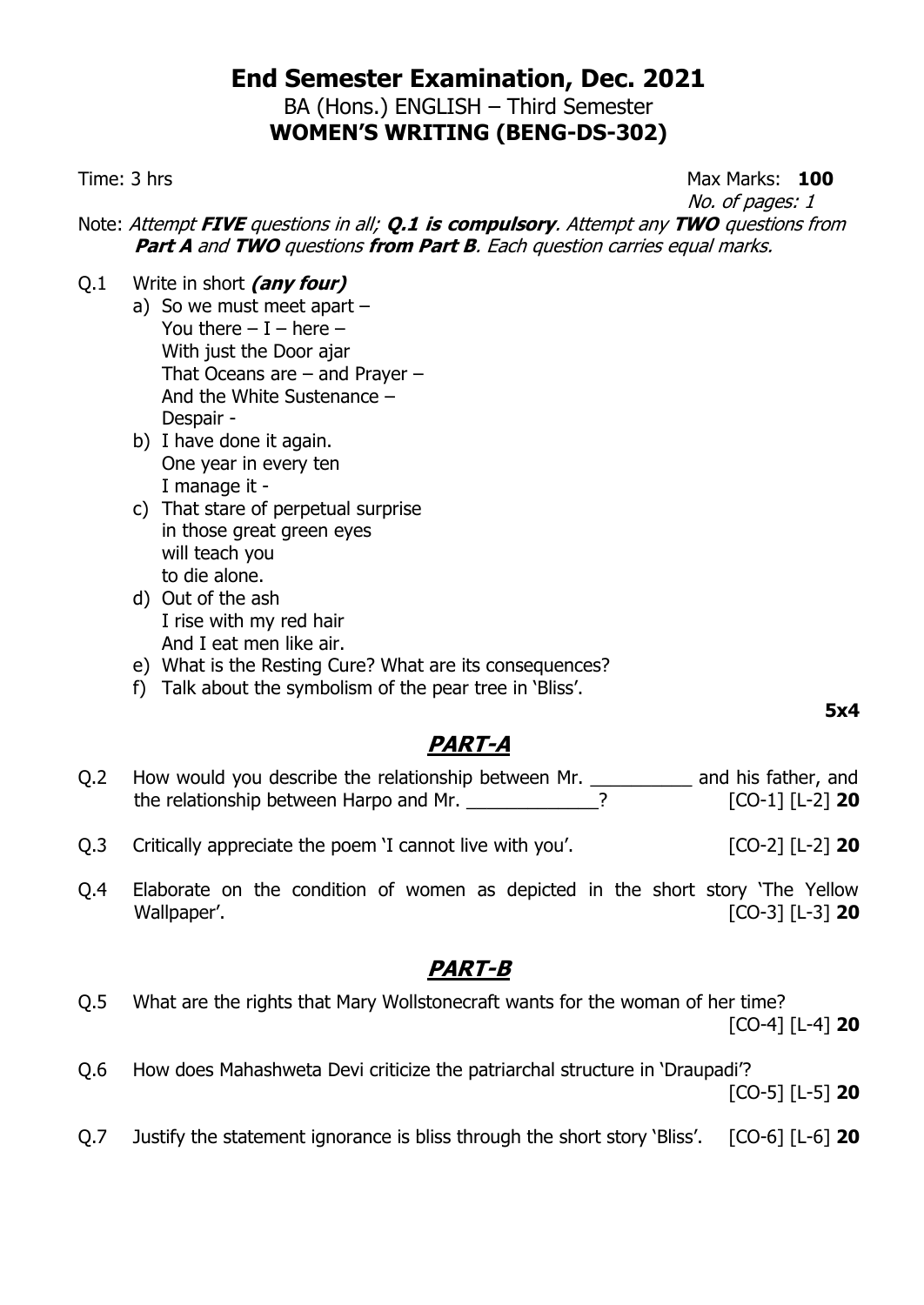M.A. (Journalism and Mass Communication) – Third Semester **RADIO JOURNALISM AND PRODUCTION (MJMC-DS-305)**

Time: 2 hrs. Max Marks: 50

No. of pages: 1

- Note: Attempt **FIVE** questions in all; **Q.1 is compulsory**. Attempt any **TWO** questions from **PART-A** and **TWO** questions from **PART-B**. Marks are indicated against each question.
- Q.1 Answer the following questions in three to five sentences each.
	- a) What is radio drama?
	- b) What do you understand with the term Radio Newsreel?
	- c) Define news reader?
	- d) What are the two major issues of ethics in radio entertainment industry?

[CO-1] [L-1] **2½x4**

## **PART-A**

- Q.2 Discuss the importance of language in radio news presentation. Distinguish between Radio talk and Radio feature. **Example 20 and Radio feature. [CO-1]** [L-02] **10**
- Q.3 Radio interview unfolds the real identify of a celebrity. Do you agree with the statement? What are the techniques of conducting successful radio interview?

[CO-2] [L2] **10**

Q.4 Enumerate the contribution of All India Radio in spreading the message of socioeconomic development in post – independent India. Do you think Prasar Bharati is nowadays facing stiff competition from private FM radio stations? [CO-3] [L-3] **10**

- Q.5 What is radio news? Does it differ from the newspaper? [CO-4] [L-2] **10**
- Q.6 Discuss the important of audience research in radio programming. [CO-5] [L-2] **10**
- Q.7 What are the functions of a news producer in radio? What is his role in a live coverage of an event? [CO-6] [L-2] **10**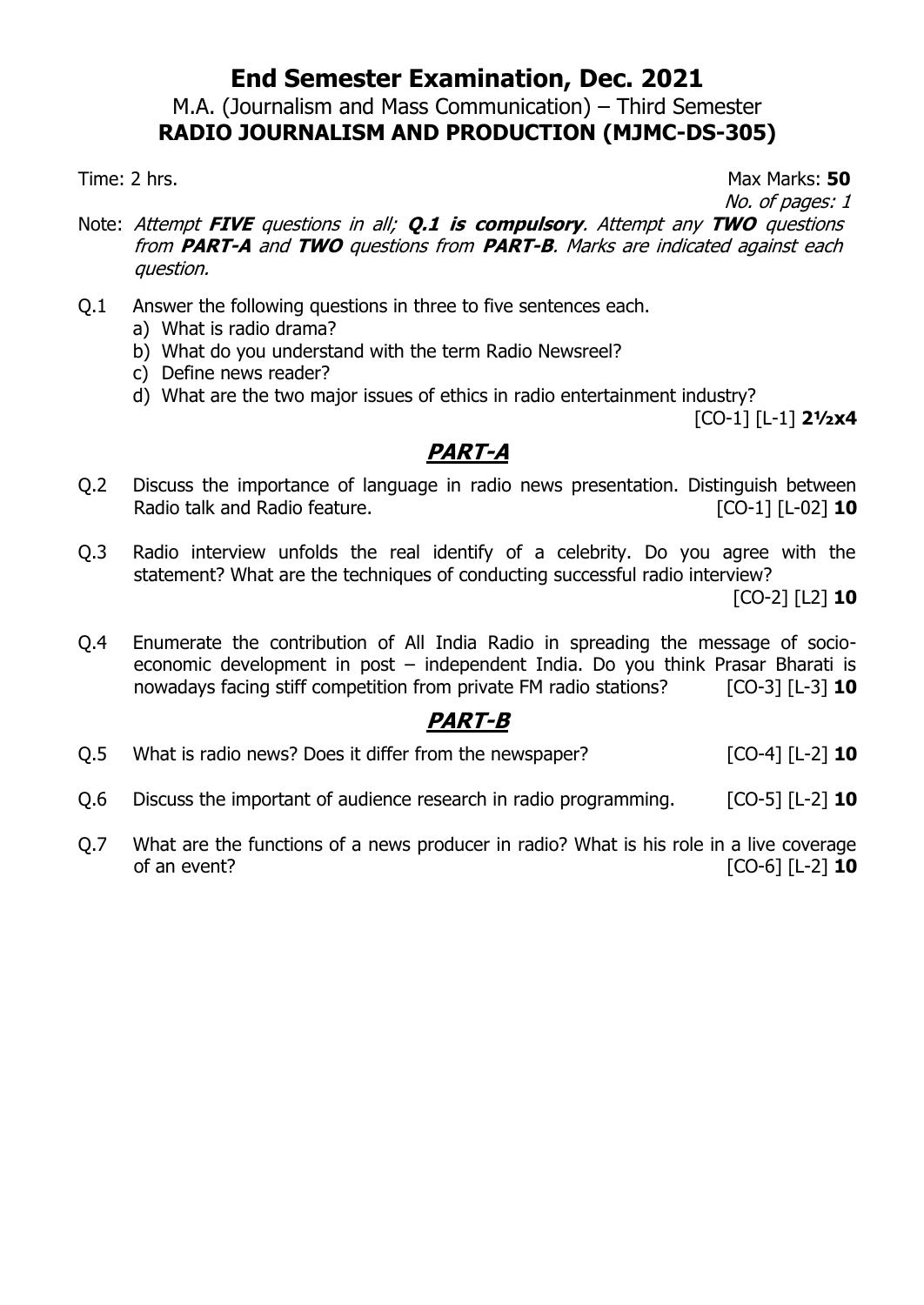#### **End Semester Examination, Dec. 2021** B.A. (Hons.) ENGLISH – Third Semester **POPULAR LITERATURE (BENG-DS-303)**

Time: 3 hrs **Max Marks: 100** 

No. of pages: 1

Note: Attempt **FIVE** questions in all; **Q.1 is compulsory**. Attempt any **TWO** questions from **PART-A** and **TWO** questions from **PART-B**. Each question carries equal marks.

- Q.1 Answer **any four** questions given below:
	- a) Discuss Alice's encounter with Twidledum and Twidledee in 'Through the looking Glasses.
	- b) Discuss the character of Humpty Dumpty in 'Through the looking Glasses.
	- c) Examine the socio political background of the novel '*Funny Boy.'*
	- d) Critically analyze the chapter "Pigs can't Fly" in Funny Boy
	- e) Compare and contrast the characters of Shift and Puzzle in the novel '*The Last* Battle'.
	- f) Describe the setting of the novel 'The Murder of Roger Ackroyd'.

[CO-1] [L-1] **2x10**

## **PART-A**

Q.2 Define popular literature. Discuss its major characteristics and types. [CO- 1] [L-1] **20**

- Q.3 Discuss the character of Alice in 'Through the looking Glasses'. [CO- 2] [L-2] **20**
- Q.4 Who is the narrator of the novel 'The Murder of Roger Ackroyd'? Discuss his character. [CO-3] [L- 3] **20**

- Q.5 Critically analyze the themes of the novel 'Funny Boy'. [CO- 4] [L-4] **20**
- Q.6 Analyze the novel "The Last Battle" as a Fantasy novel. [CO- 5] [L-5] **20**
- Q.7 Write a short note on the following:
	- a) Nonsense literature.
	- b) Critical analysis of the poem "Walrus and the Carpenter" in 'Through the looking Glass'. [CO-6] [L-6] **20**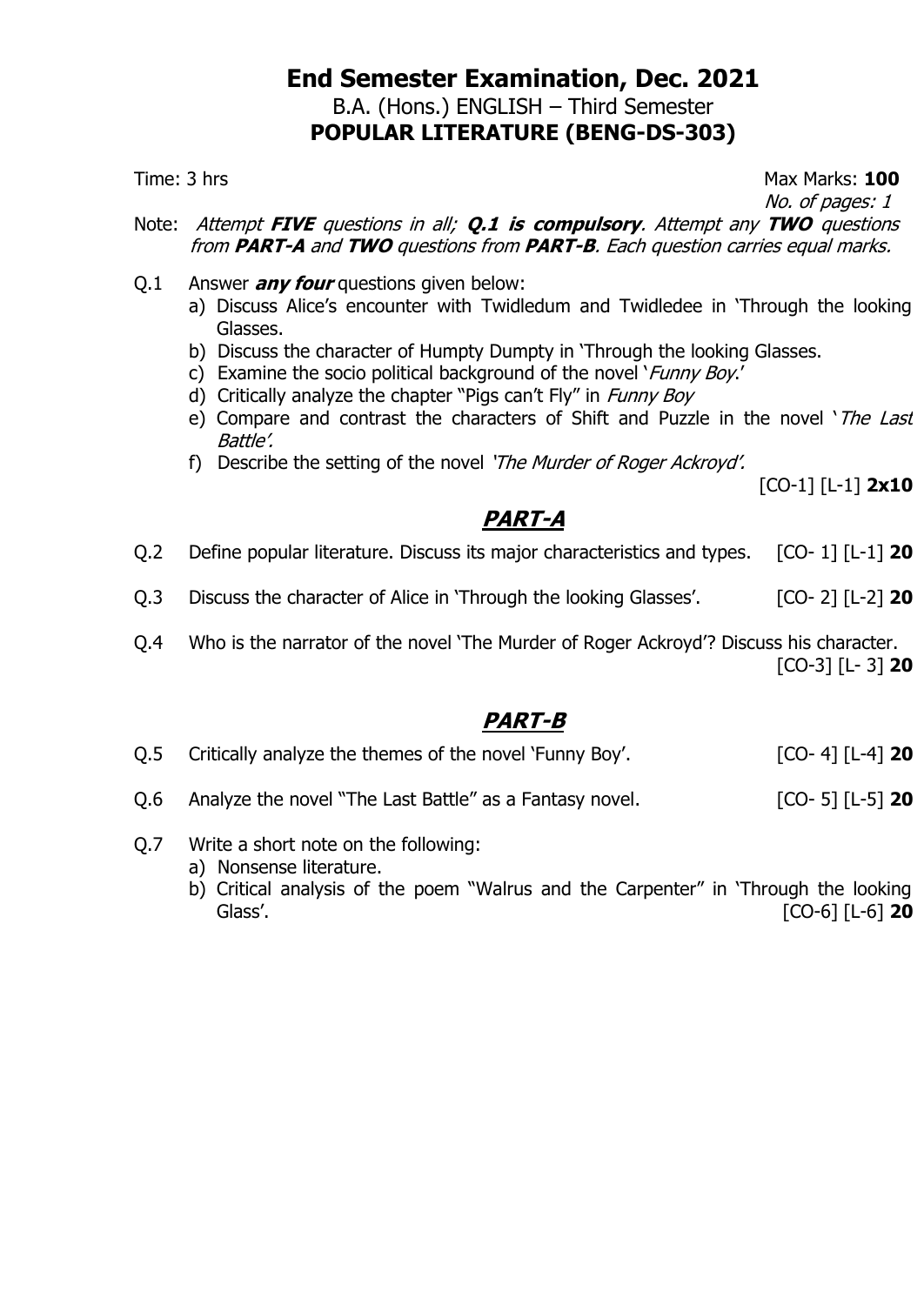## **End Semester Examination, Dec. 2021** B.A. (Hons.) ENGLISH – Third Semester **MODERN INDIAN WRITING IN ENGLISH TRANSLATION (BENG-DS-304)**

Time: 3 hrs. **100** 

 No. of pages: 1 Note: Attempt **FIVE** questions in all; **Q.1 is compulsory**. Attempt any **TWO** questions from

**PART-A** and **TWO** questions from **PART-B**. Each question carries equal marks.

- Q.1 Write short notes on **(any two)** of the following:
	- a) Lesbianism.
	- b) Source Text.
	- c) Majeed.
	- d) Ummini Valya Onnu.
	- e) Nationalism.
	- f) Diction in translation. **10x2**

## **PART-A**

- Q.2 Write the history of translation, contextualization, theorization, and canonization of Indian literature in English translation. [CO-2] [L-3] **20** Q.3 Discuss Premchand's 'The Shroud' as a translated text. [CO-4] [L-4] **20** Q.4 Critically analyze Ismat Chugtai's 'The Quilt'. [CO-3] [L-6] **20 PART-B**
- Q.5 Analyze *Gitanjali* as a flourishing modern anthology of poetry in its English translation. [CO- 5] [L-1] **20**
- Q.6 Discuss what aesthetics should be maintained while translating any text. [CO- 1] [L-2] **20**
- Q.7 Explain Vaikom Muhammad Basheer's Balyakalashakhi as a Malayalam romantic tragedy novel. [CO6-] [L-5] **20**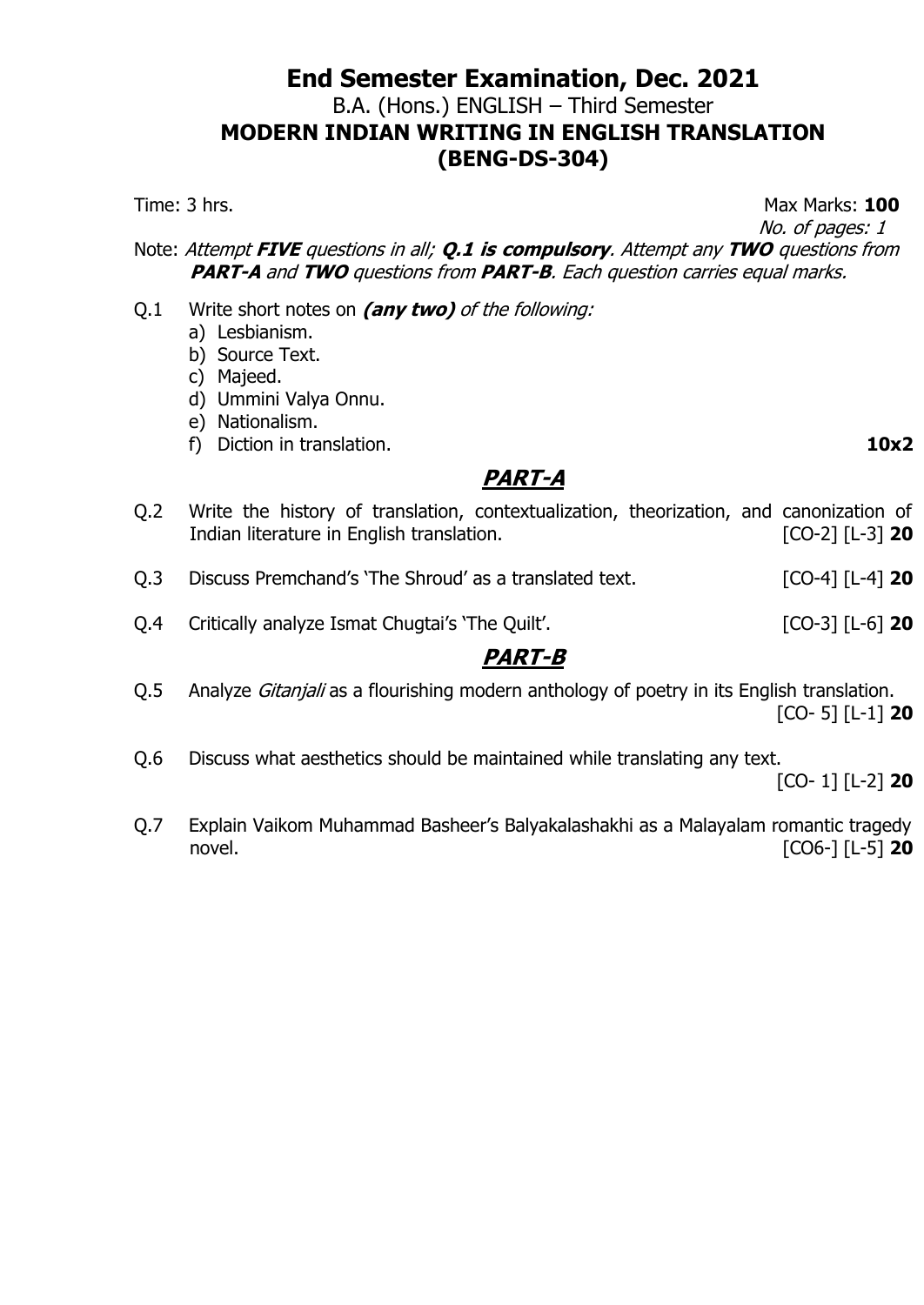#### **End Semester Examination, Dec. 2021** B.A. (Hons.) ENGLISH – Third Semester **AUTOBIOGRAPHY (BENG-DS-305)**

Time: 3 hrs Max Marks: 100 No. of pages: 1

Note: Attempt **FIVE** questions in all; **Q.1 is compulsory**. Attempt any **TWO** questions from **PART-A** and **TWO** questions from **PART-B**. Marks are indicated against question.

- Q.1 Write short notes on **(any four)** of the following:
	- a) Jim Crow Law.
	- b) Emancipation Act.
	- c) The civil rights movement in the 1950s and 1960s by Black Americans
	- d) Memoir.
	- e) Great National Theatre in Bengal.
	- f) Any two Childhood experiences of Gandhiji. **5x4**

## **PART-A**

- Q.2 Explain different types of autobiographical writings that have existed in world till now**.** [CO-3] [L-2] **20**
- Q.3 Make a detailed analysis of M. K. Gandhi's Autobiography or the Story of My Experiments with Truth. [CO-4] [L-4] **20**
- Q.4 My Story and Life as an Actress is a paradoxical memory of a woman who experienced much uncertainty in her life. Discuss her autobiography. [CO-2] [L- 1] 20

## **PART-B**

- Q.5 Analyze how problems in a family disturb the life of a child. Take reference of Richard Wright's Black Boy. [CO-5] [L- 5] **20**
- Q.6 Do you think Richard Wright's Black Boy is a culminating voice for Blacks living in America, if yes, then how? [CO- 1] [L- 6] **20**
- Q.7 Binodini Dasi was known as the '*The Star of Native Stage'*. Elaborate.

[CO-4] [L-] **20**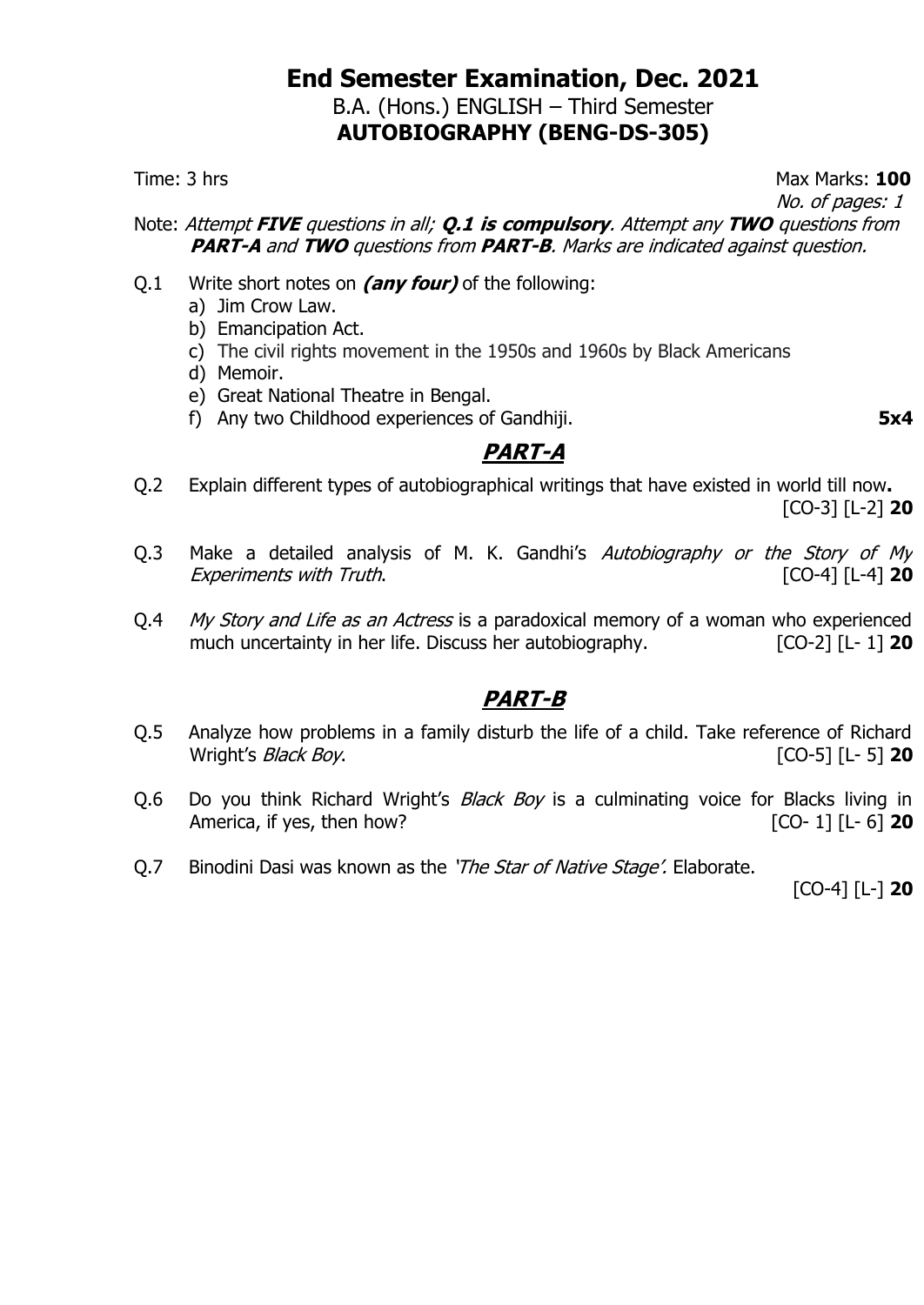## **End Semester Examination, Dec. 2021** BA (Hons.) ENGLISH – Fifth Semester **EUROPEAN CLASSICAL LITERATURE (BENG-DS-501)**

Time: 3 hrs Max Marks: 100 No. of pages: 1

Note: Attempt **FIVE** questions in all; **Q.1 is compulsory**. Attempt any **TWO** questions from **PART-A** and **TWO** questions from **PART-B**. Each question carries equal marks.

- Q.1 Write short answer to the following questions **(any four):** (Question 1 consists of six sections out of which 'a' to 'c' are the passages for explanation with reference to the context, whereas 'd' to 'f' are short answer questions)
	- a) Harbor of Death, so choked, so hard to cleanse! why me? why are you killing me? Herald of pain, more words, more grief? I died once, you kill me again and again.
	- b) I can't dispute the truth or logic of the pithy old proverb: Life with women is hell. Life without women is hell, too. And so we conclude a truce with you, on the following terms: in future, a mutual moratorium on mischief in all its forms.
	- c) Come, friend, you too must die. Why moan about it so? Even Patroclus died, a far, far better man than you. And look, you see how handsome and powerful I am? The son of a great man, the mother who gave me life a deathless goddess. But even for me, I tell you, death and the strong force of fate are waiting.
	- d) "To seize the treasury; no more money, no more war." What is the dramatic significance of the seizure of treasury in Lysistrata?
	- e) What is the dramatic significance of the concepts of 'treason' and 'anarchy' in the play Antigone.
	- f) Write a short note on any one of the following:
		- i) The birth of Bacchus.
		- ii) Horatian Satire.

**5x4**

## **PART-A**

- Q.2 Write an essay on classical Greek tragedy with reference to Antigone. **20**
- Q.3 "Your own blind will, your passion has destroyed you." Do you agree with the chorus that Antigone is herself responsible for her doom? Assess. **20**
- Q.4 In Lysistrata, 'women exploit their stereotypical female identity as a source of power.' Examine. **20**

# **PART-B**

Q.5 Write a critical essay on Achilles' wrath in the Iliad. **20** Q.6 Examine the myth off Bacchus presented in Ovid's Metamorphosis. **20** Q.7 Write a critical appreciation of Book 1 of satire of Horace. **20**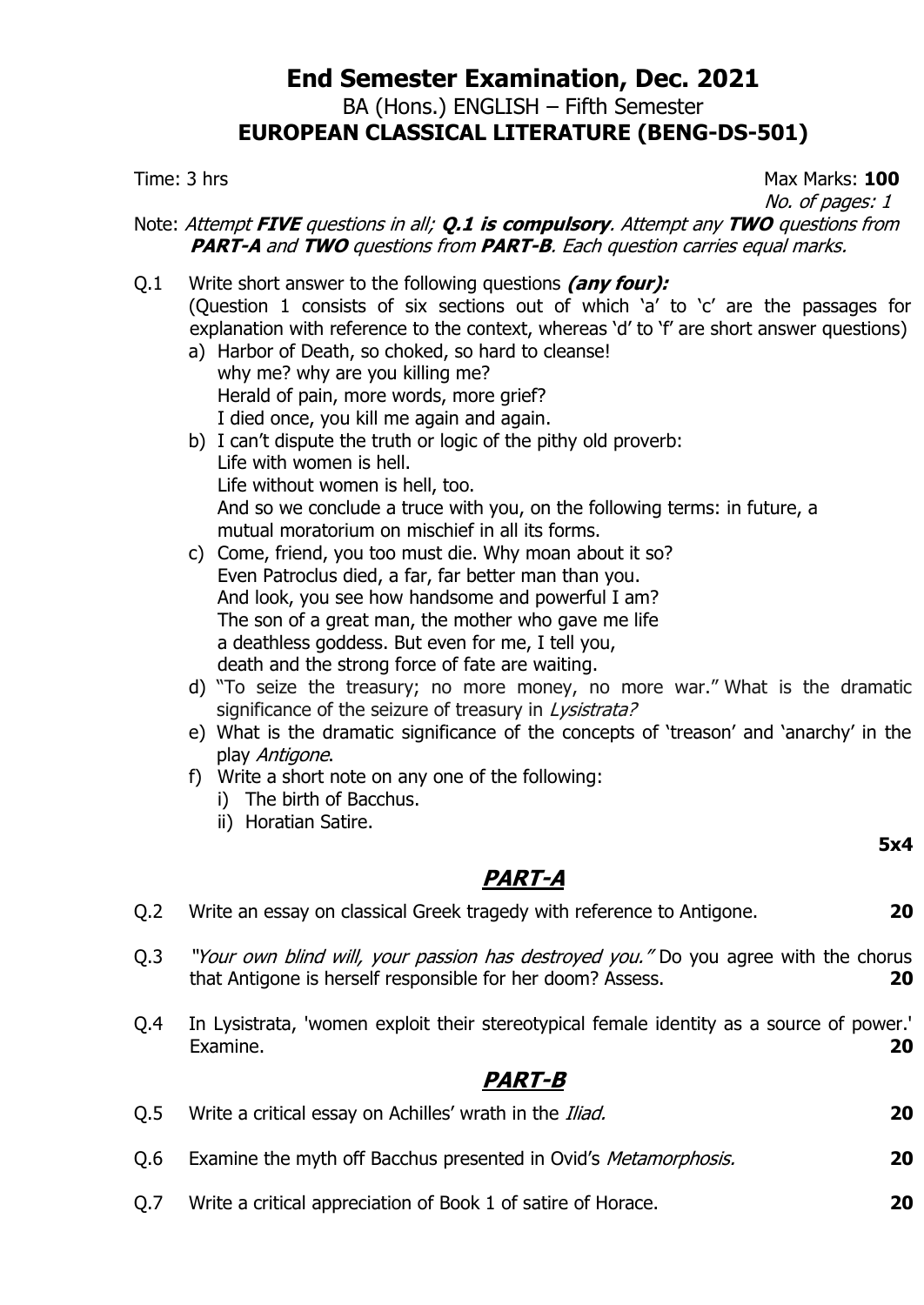#### **End Semester Examination, Dec. 2021** B.A. (Hons.) ENGLISH – Fifth Semester **LITERARY CRITICSM (BENG-DS-502)**

Time: 3 hrs Max Marks: 100 No. of pages: 1

Note: Attempt **FIVE** questions in all; **Q.1 is compulsory**. Attempt any **TWO** questions from **PART-A** and **TWO** questions from **PART-B**. Each question carries equal marks.

- Q.1 Write short notes on **(any four)** of the following:
	- a) Appentices.
	- b) Unification and Organic Unity.
	- c) Prosaic Style.
	- d) Cleanth Brooke on the poem 'Canonization'.
	- e) Feminine. **5x4**

#### **PART-A**

- Q.2 Preface to the Lyrical Ballads (1802) is a defense to common language. Explain in detail. [CO2][L-3]**20**
- Q.3 T.S. Eliot's Tradition *and the Individual Talent* is a seminal text on 'Impersonalization'. Discuss in detail. [CO4][L-4]**20**
- Q.4 Analyze I.A. Richards's *Principles of Literary Criticism* as critically a 'new critical' essay. [CO3][L-6]**20**

- Q.5 Analyze Cleanth Brookes's The Heresy of Paraphrase as a negation of the use of paraphrasing. [CO5][L-1]**20**
- Q.6 Write how the use of paradox is obligatory for new critics in The Language of Paradox. [CO1][L-2]**20**
- Q.7 Discuss Maggie Humm's *Practising Feminist Criticism: An Introduction* as a critical theorem on feminism. [CO6][L-5]**20**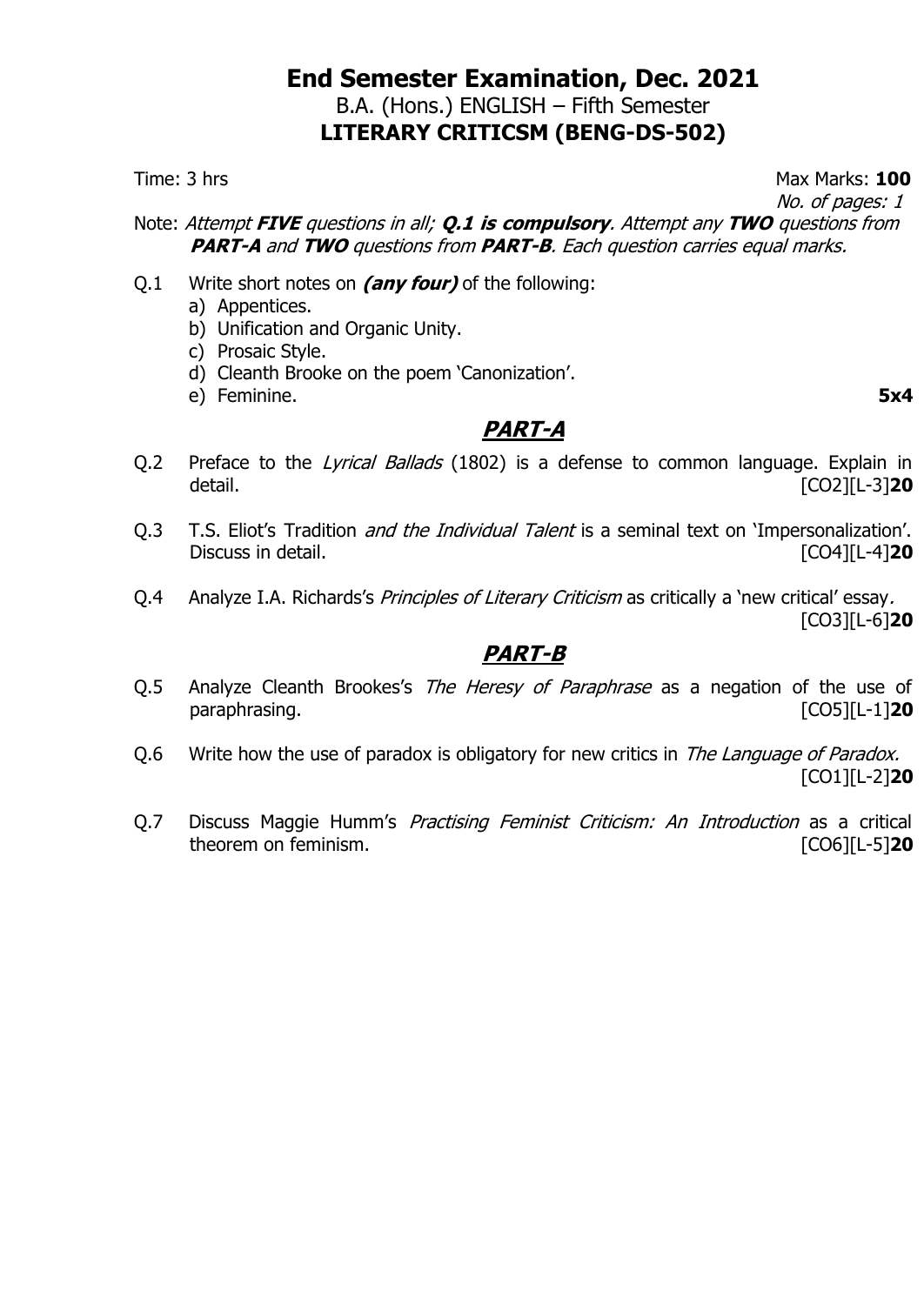#### B.A. (Journalism and Mass Communication) – Third Semester **MEDIA ETHICS AND LAWS (BJMC (I)-DS-301)**

Time: 2 hrs. Max Marks: 50

No. of pages: 1

- Note: Attempt **FIVE** questions in all; **Q.1 is compulsory**. Attempt any **TWO** questions from **PART-A** and **TWO** questions from **PART-B**. Marks are indicated against each question.
- Q.1 Answer **(any two)** of the following:
	- a) What do you mean by fake news?
	- b) What is sting operation?
	- c) What is paid news?

(CO-1, L-1) **5x2**

#### **PART-A**

| Q.2 | Write a detailed note on plagiarism and copyright issues. | $(CO-1, L-2)$ 10 |
|-----|-----------------------------------------------------------|------------------|
| 0.3 | Explain the law of defamation in detail.                  | $(CO-1, L-2)$ 10 |

Q.4 'Respect of law and ethics is the basis of journalism' Justify the statement with examples.

(CO-2, L-5) **10**

- Q.5 Discuss the norms of journalistic ethics in detail. (CO-1,L-2) **10**
- Q.6 What do you understand by media trial? 'Media trial is ethically correct' Analyze the statement in relation to Rhea Chakraborti. (CO-2, L-4) **10**
- Q.7 What are the major objectives of Prasar Bharti Corporation as laid down in Prasar Bharti Act 1990. (CO-1, L-2) **10**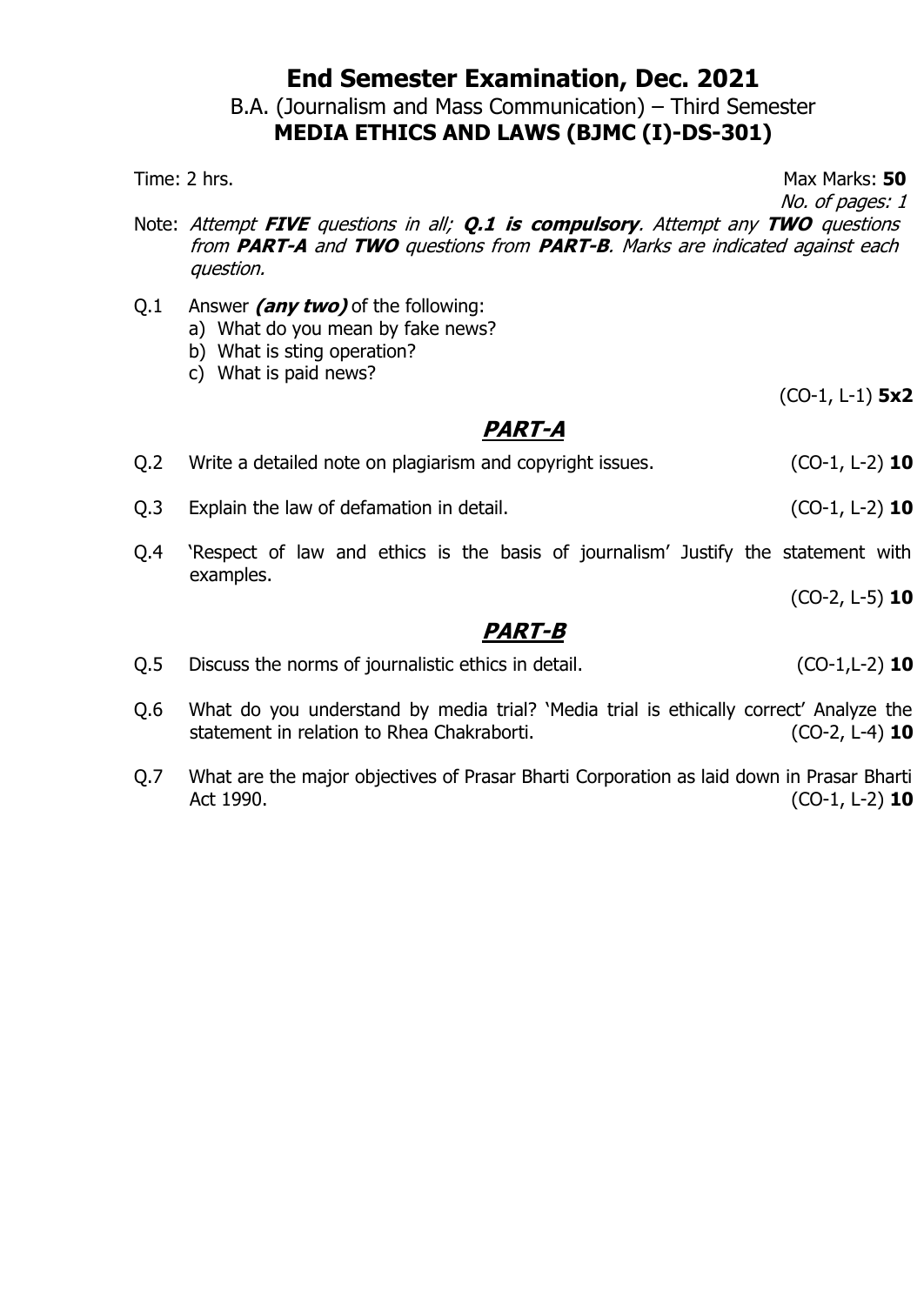#### B.A. (Journalism and Mass Communication) – Third Semester **PUBLIC RELATIONS AND CORPORATE COMMUNICATION (BJMC(I)-DS-302)**

Time: 3 hrs. **100** 

No. of pages: 1

- Note: Attempt **FIVE** questions in all; **Q.1 is compulsory**. Attempt any **TWO** questions from **Part A** and **TWO** questions from **Part B**. Marks are indicated against each question.
- Q.1 Write short notes on **any four** of the following:
	- a) PR Ethics
	- b) Crisis Management
	- c) Press Kit
	- d) PRSI
	- e) PR Tools

**5x4**

## **PART-A**

- Q.2 Analyse the relevance of private public partnership in health care during the COVID 19 situation. [CO1][L4]**20**
- Q.3 What is CSR? How is it different from Social Marketing? Give examples to illustrate your answer. [CO2][L2]**20**
- Q.4 What do you mean by press release? Write a press release for the launch of a new model of iPhone 13. *CO1* **I**CO1**]**[L6]**20**

## **PART-B**

- Q.5 Analyze the role of Public Relations in the image management of a celebrity.[CO2][L4]**20**
- Q.6 Discuss how social media tools like blogging and YouTube videos have become powerful tools of PR in today's time. Substantiate your answers with suitable examples. [CO3][L2]**20**
- Q.7 Create a corporate communication strategy for a brand that is newly launched (hypothetical) and explain how it will help in reaching out to the maximum audience.

[CO3][L6]**20**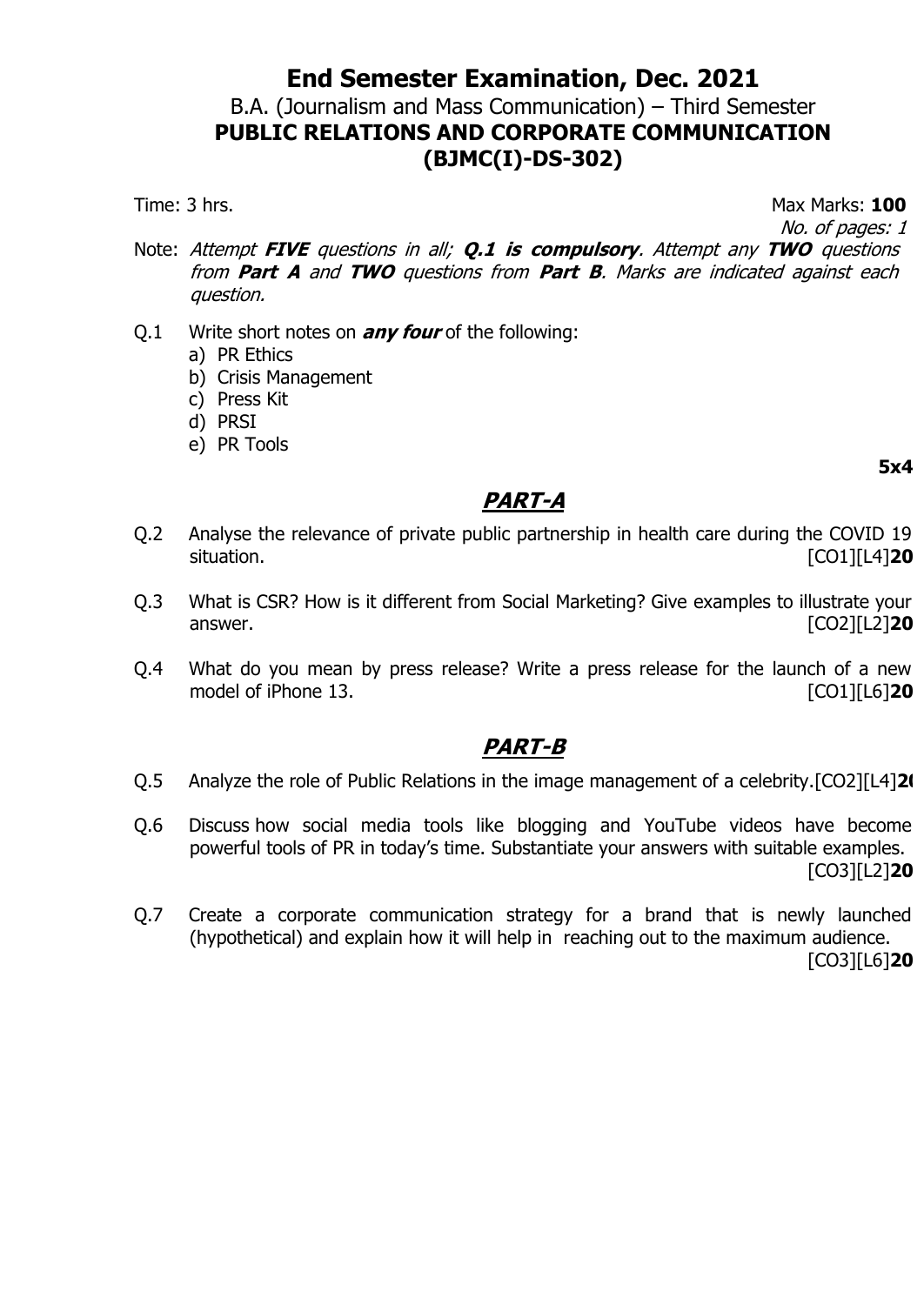BA JMC (I) – Third Semester

**INTRODUCTION TO RESEARCH TECHNIQUES (BJMC (I)-DS-304)**

No. of pages: 1 Note: Attempt **FIVE** questions in all; **Q.1 is compulsory**. Attempt any **TWO** questions from **PART-A** and **TWO** questions from **PART-B**. Marks are indicated against each question. Q.1 **State whether the following statements are TRUE or FALSE:** a) In random sampling method a researcher picks up sample from various strata. b) In an open-ended question multiple responses are listed out to match the response of the respondent. c) Statistics is involved in quantitative research. d) Census Method is a type of research method. **Answer the following:** e) Mention the types of questionnaires used for data collection. f) Define 'research'. g) Name any two primary data collection method. h) What is a questionnaire? i) Define 'sample'. j) What is a hypothesis? **2x10 PART- A** Q.2 Explain research design in detail with diagram. **20** Q.3 Critically analyze the importance of literature review in research. **20** Q.4 'Research is creating new knowledge'. Justify the statement with suitable examples. **20**

## **PART- B**

- Q.5 What is research problem? Selecting a good research problem defines the relevance of good research. Discuss in detail. **20**
- Q.6 'Case study research is called complete research'. Analyze the statement and also justify the relevance of it in mass communication field? **20**
- Q.7 What is data? What importance they have in statistical analysis and mass communication research? **20**

Time: 3 hrs. **100**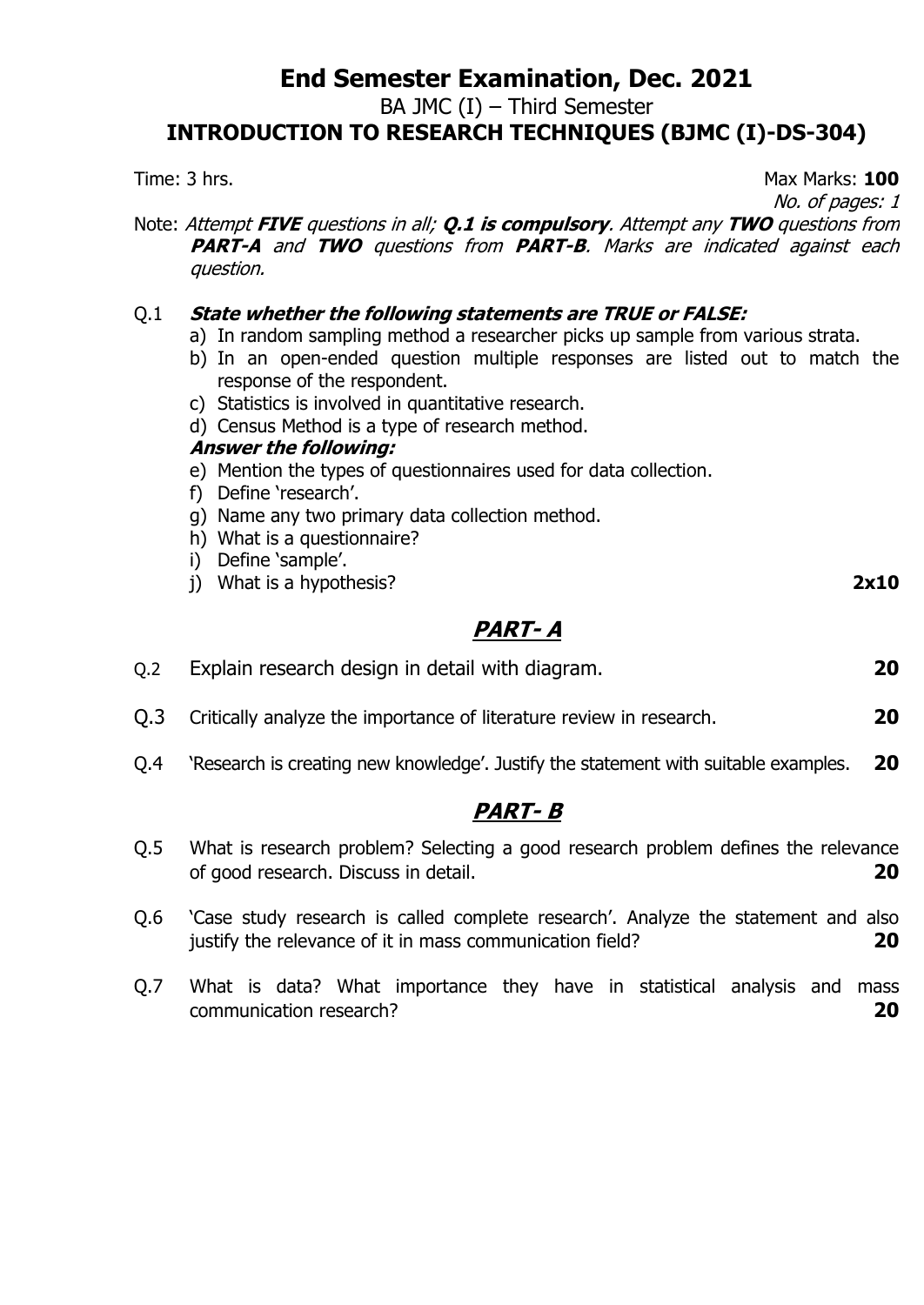#### B.A. (Journalism and Mass Communication) – Third Semester **ADVANCED MEDIA PRODUCTION (BJMC(I)-DS-305)**

Time: 3 hrs. Max Marks: **100**

- No. of pages: 1
- Note: Attempt **FIVE** questions in all; **Q.1 is compulsory**. Attempt any **TWO** questions from **PART-A** and **TWO** questions from **PART-B**. Marks are indicated against each question.
- Q.1 Answer the following questions in six to eight sentences each.
	- a) What is Sound-Sync?
	- b) What is Sound Design?
	- c) What do you understand with the term Microphone?
	- d) Define Beats in TV News.

[CO-1] [L-1] **5x4**

## **PART-A**

- Q.2 Write a short note on "Visual Grammar". Exemplify the importance of grammar as a valuable tool of broadcast media. [CO-1] [L-2] **20**
- Q.3 Critically analyse the role and impact of Private TV news channels on society. Support your answers with examples. [CO-2] [L-5] **20**
- Q.4 Examine the difference between Electronic News Gathering (ENG) and Electronic field Production (EFP)? Give suitable examples to support your answer. [CO-2] [L-3] **20**

## **PART-B**

- Q.5 Draw up a plan for a 10 minute documentary on food adultery and give detailed script. [CO-2] [L-6] **20**
- Q.6 Define Radio News Bulletins. How the content of radio news is different from TV.

[CO-1] [L-1] **20**

Q.7 Discuss the ethical issues faced by the Private Radio Industry in India. Substantiate your answer with relevant examples. [CO-1] [L-2] **20**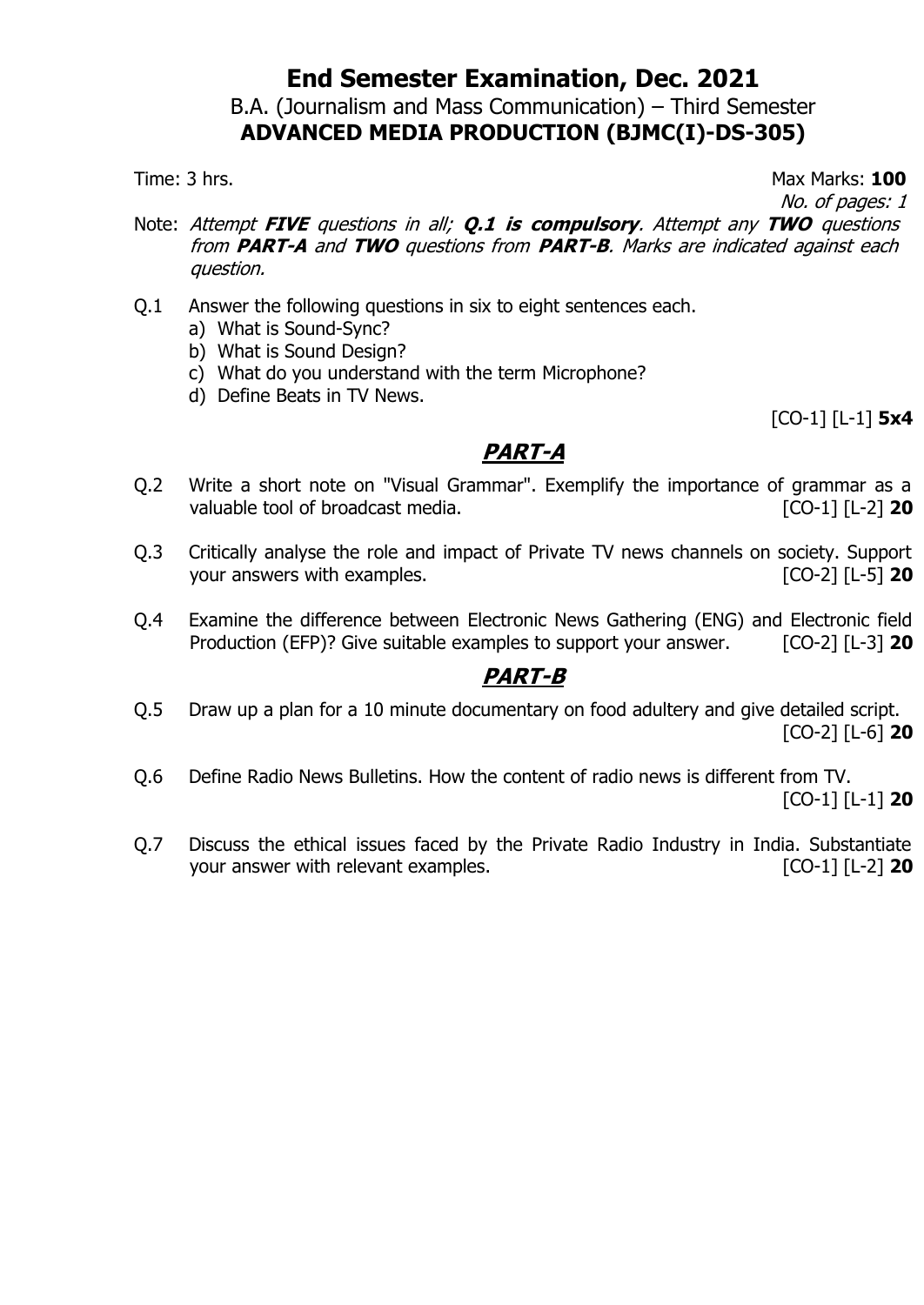#### B.A. (Journalism and Mass Communication) – Third Semester **NEWSPAPER AND MAGAZINE JOURNALISM (BJMC-DS-301)**

Time: 2 hrs. Max Marks: 50

No. of pages: 1

Note: Attempt **FIVE** questions in all; **Q.1 is compulsory**. Attempt any **TWO** questions from **Part A** and **TWO** questions from **Part B**. Marks are indicated against each question.

#### Q.1 **Explain the following concepts, in one or two sentences:**

- a) Byline
- b) Primary sources of news
- c) Layout
- d) Masthead
- e) Gazzetta

**2x5**

## **PART-A**

- Q.2 What is a newspaper or a daily? Discuss the various types of stories/articles that one finds in a newspaper with examples. [CO1][L2]**10**
- Q.3 The newspapers played an important role during the freedom struggle. Justify the statement, tracing their evolution process in India since the launch of Hickey's Gazzette. [CO2][L5]**10**
- Q.4 What do you understand by an editorial in a newspaper? Write an editorial on any topic of your choice for your lab journal. [CO1][L6]**10**

- Q.5 Draw a distinction between the writing styles for newspapers and magazines. Explain the difference, giving examples. The difference of  $\lceil \text{CO1} \rceil \lceil \text{L4} \rceil$ **10**
- Q.6 What do you understand by Content strategy? If asked to set up a community newspaper setup in your village, what will be your content strategy? [CO1][L6]**10**
- Q.7 News agencies are no more relevant in the digital age. Do you agree with this statement? Give reasons, justifying your answer. [CO2][L5]**10**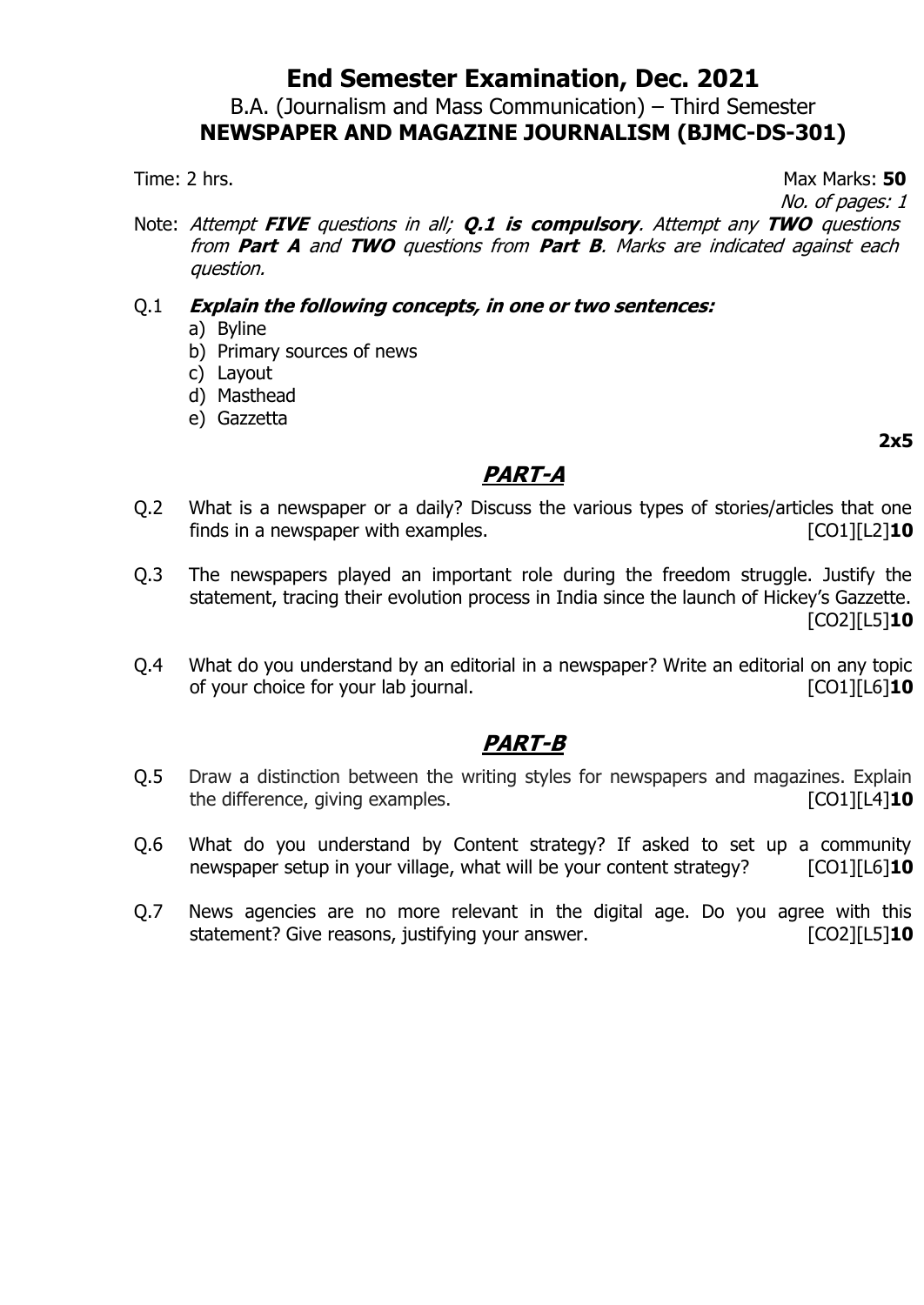## B.A. (Journalism and Mass communication) – Third Semester **BROADCAST JOURNALISM (BJMC–DS-302)**

Max Marks: **50**

Time: 2 hrs.  $\blacksquare$ 

Note: Attempt **FIVE** questions in all; **Q.1 is compulsory**. Attempt any **TWO** questions from **PART-A** and **TWO** questions from **PART-B**. Each question carries equal marks.

- Q.1 Answer the following:
	- a) What is yellow journalism?
	- b) What do you understand with the term PTC?
	- c) Define 'Pre-Production'.
	- d) What are the two major Issues of ethics in TV journalism? [CO-1] [L-1]**2½x4**

#### **PART A**

- Q.2 "Broadcast Journalism is all about catching the right story." Do you agree with the given statement? How we can get hold of a right story? Discuss the important points you will keep in mind while deciphering the perfect story idea. Also give suitable examples to support your answer. [CO-1] [L-05] **10**
- Q.3 What is the difference between sound bite, tic-tac and walk through? Explain by citing relevant examples. **In the case of the contract of the contract of the contract of the contract of the contract of the contract of the contract of the contract of the contract of the contract of the contract of the contrac**
- Q.4 Suppose you are working in a television channel and you have been asked to do the brand positioning of your channel. What strategies you are going to employ to achieve your goal? Elaborate your answer with proper details like lapses, need, scope and strategies. [CO-1] [L-03] **10**

## **PART B**

Q.5 What is online journalism and how is it different from traditional journalism?

[CO- 1] [L-01] **10**

- Q.6 "Broadcast journalism has played an important role during the pandemic period". Elaborate . [CO-1] [L-02] **10**
- Q.7 Analyse the differences between News Editor, Rundown producer, and the News Producer in any television set-up.  $\begin{bmatrix} CO-1 \end{bmatrix}$  [L-04] **10**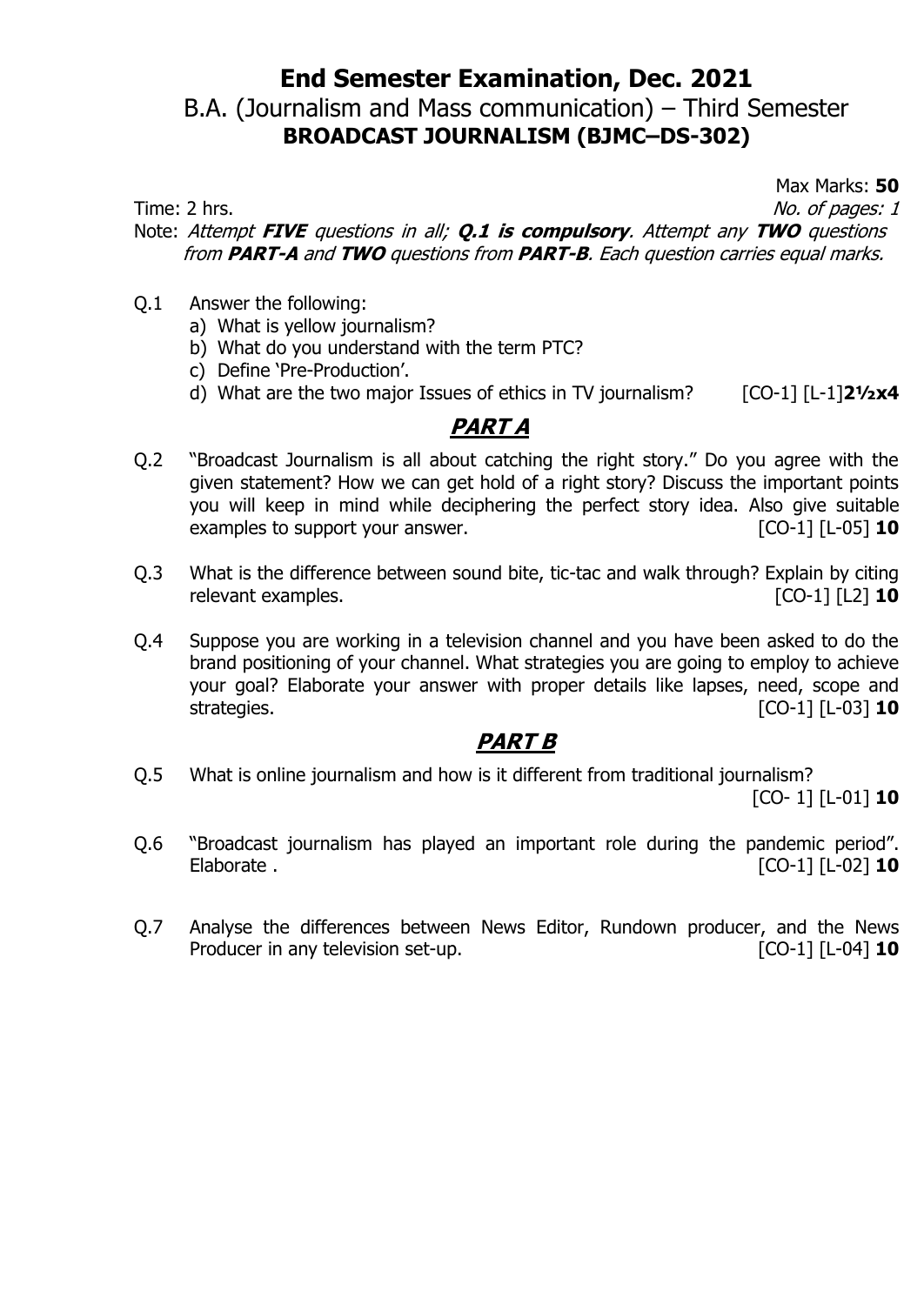# B.A. (Journalism and Mass Communication) – Third Semester

**MEDIA ETHICS AND LAWS (BJMC-DS-303)**

Time: 2 hrs. **50** No. of pages: 1

- Note: Attempt **FIVE** questions in all; **Q.1 is compulsory**. Attempt any **TWO** questions from **PART-A** and **TWO** questions from **PART-B**. Marks are indicated against each question.
- Q.1 Attempt **(any two)** of the following:
	- a) What do you mean by fairness?
	- b) What is hacking?
	- c) What is yellow journalism?

(CO-1,L-1) **5x2**

## **PART-A**

- Q.2 'Freedom of expression is universal human right' critically analyze the statement giving suitable examples. (CO-1, L-4) **10**
- Q.3 'Ethics is a standard of right & wrong based on analysis and thought' comment on the statement citing suitable examples. (CO-1, L-5) **10**
- Q.4 'Respect of law & ethics is the basis of journalism' explain the statement with examples. (CO-2, L-5) **10**

## **PART-B**

| Q.5 | Discuss the norms of journalistic ethics in detail.       | $(CO-1, L-2)$ 10 |
|-----|-----------------------------------------------------------|------------------|
| Q.6 | Write a detailed note on plagiarism and copyright issues. | $(CO-1, L-2)$ 10 |

Q.7 List and explain the various ethical issues related to sting operation. (CO-1, L-1) **10**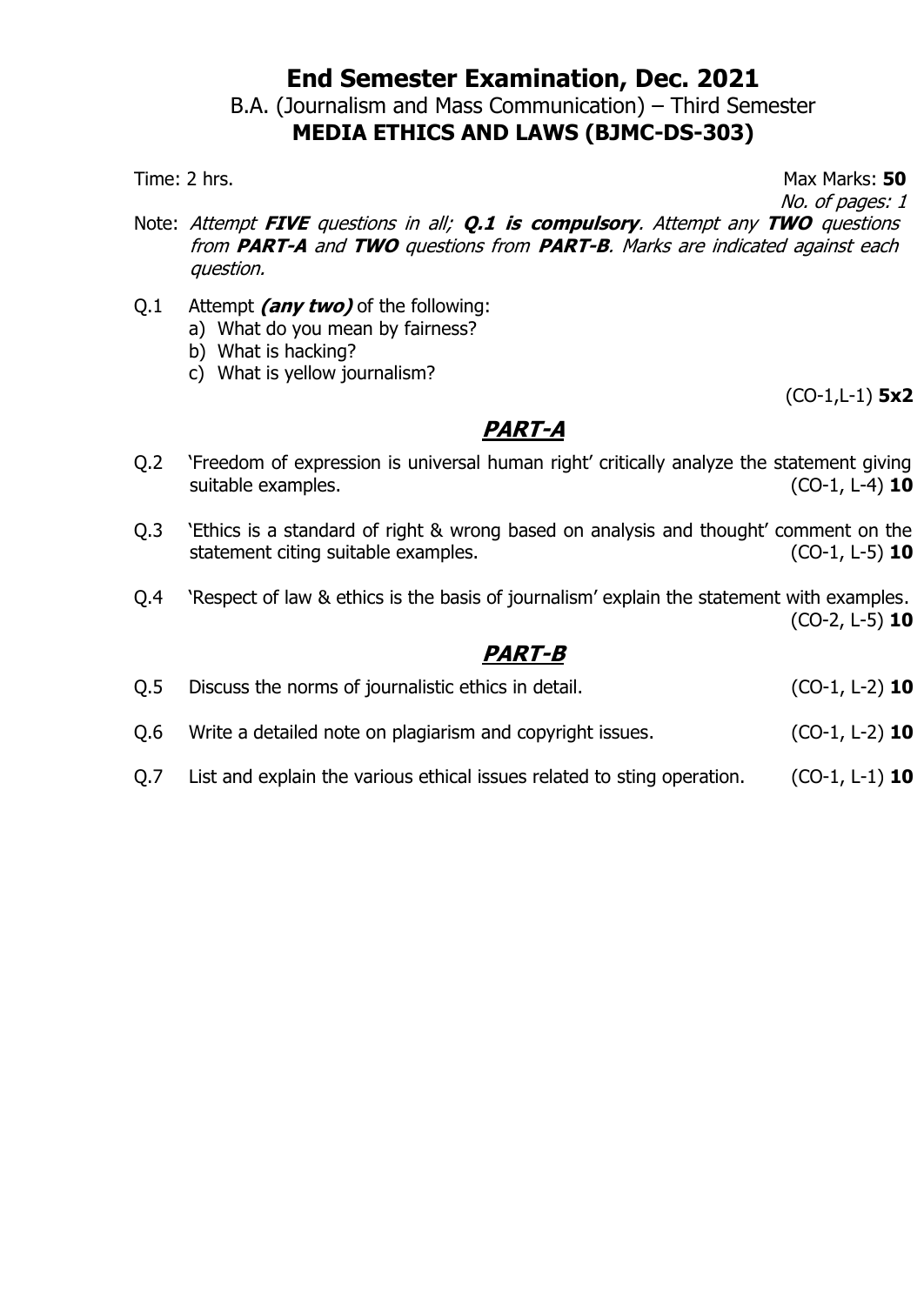B.A. (Journalism and Mass Communication) – Third Semester

# **CAMERA AND EDITING (BJMC-DS-304)**

Time: 2 hrs. Max Marks: **50** No. of pages: 1

- Note: Attempt **FIVE** questions in all; **Q.1 is compulsory**. Attempt any **TWO** questions from **PART-A** and **TWO** questions from **PART-B**. Marks are indicated against each question.
- Q.1 Write short notes on **(any four):**
	- a) Trolley
	- b) Rough cut
	- c) Shot gun
	- d) Blur
	- e) Final cut

**2½x4**

## **PART-A**

- Q.2 What is the role of RAM and graphic card in non-linear editing system? [CO-2] [L-2] **10**
- Q.3 Compression basically means reducing image data. A digitized analog video sequence can comprise of up to 150 Mbps of data. To reduce the media overheads for distributing these sequences, what are the techniques commonly employed to achieve desirable reductions in image data.  $\begin{bmatrix} [CO-1] & [L-4] \end{bmatrix}$  **10**
- Q.4 What are the various stages of production? Discuss them in detail. [CO-1] [L-2] **10**

## **PART-B**

Q.5 What do you understand by the term 'screen technique'? Discuss in detail.

[CO-1] [L-2] **10**

- Q.6 Briefly explain all the types of shots involved in Camera setup. [CO-1] [L-2] **10**
- Q.7 Analysis the camera and editing techniques of different genres. [CO-1] [L-4] **10**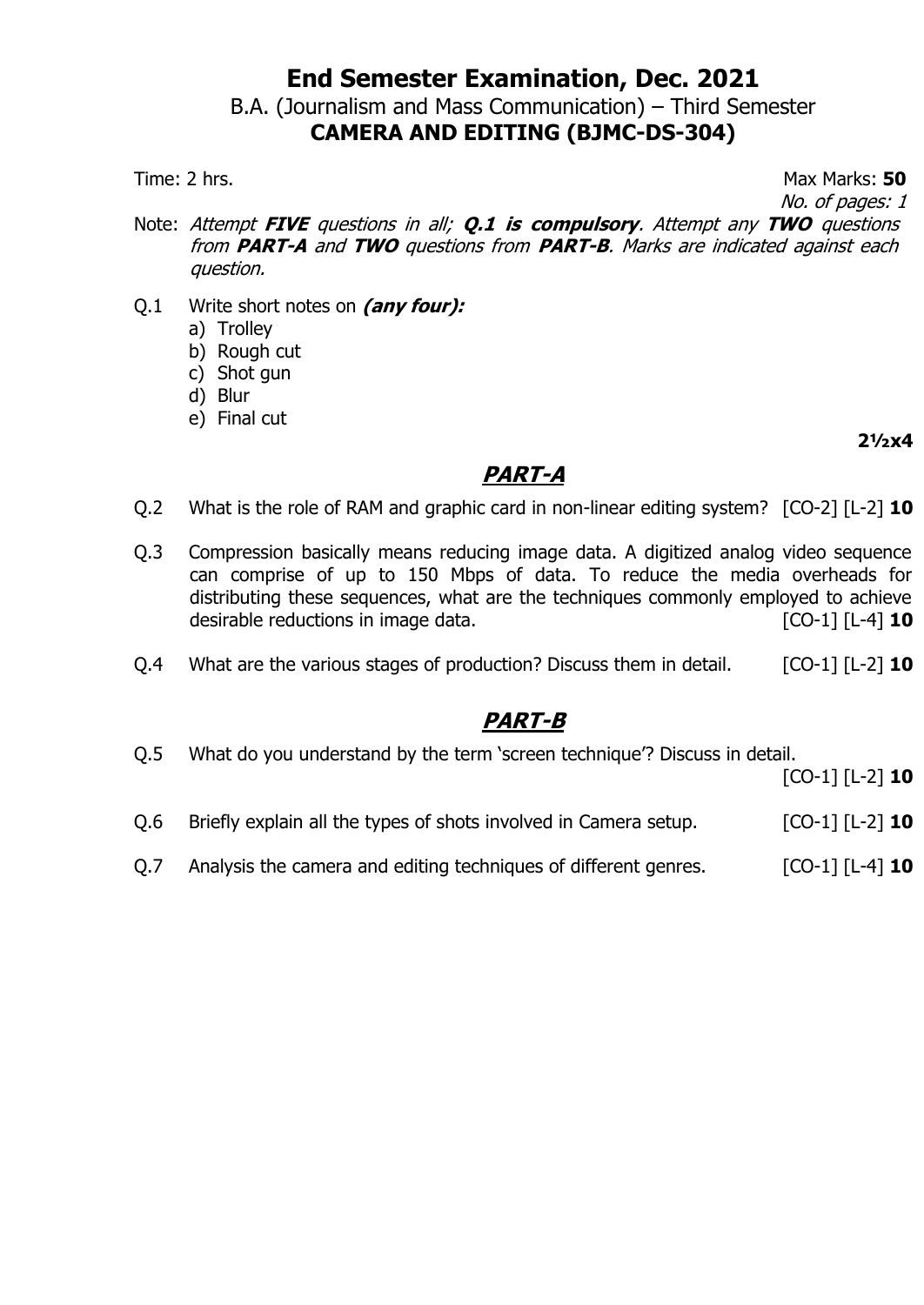B.A. (Journalism and Mass Communication) – Fifth Semester

## **PHOTOJOURNALISM (BJMC-DS-502)**

Time: 2 hrs. **50** No. of pages: 1

- Note: Attempt **FIVE** questions in all; **Q.1 is compulsory**. Attempt any **TWO** questions from **PART-A** and **TWO** questions from **PART-B**. Marks are indicated against each question.
- Q.1 Answer the following questions in three to five sentences each:
	- a) What is DSLR?
	- b) What do you understand with the term Lens hood?
	- c) Define 'Tripod'.
	- d) What is Shutter speed? [CO1][L1]**5x4**

## **PART-A**

- Q.2 Discuss the various types of lighting. Differentiate natural lighting and artificial lighting. [CO1][L2]**10**
- Q.3 Illustrate your understanding of basic camera shots and their significance. [CO1][L2]**10**
- Q.4 A photo journalist is a visual story-teller. Do you agree? Discuss his role and responsibilities in a newspaper setup. **Example 2014** [CO1][L3]<sup>10</sup>

- Q.5 Discuss the recent trends in Photo-Journalism? Also discuss the Ethical issues in photo editing. [CO1][L1]**10**
- Q.6 What is lens? Discuss in detail the different types of lenses available, giving suitable example. [CO1][L2]**10**
- Q.7 Analyse the differences between photo editing software's in any newspaper set-up. [CO1][L4]**10**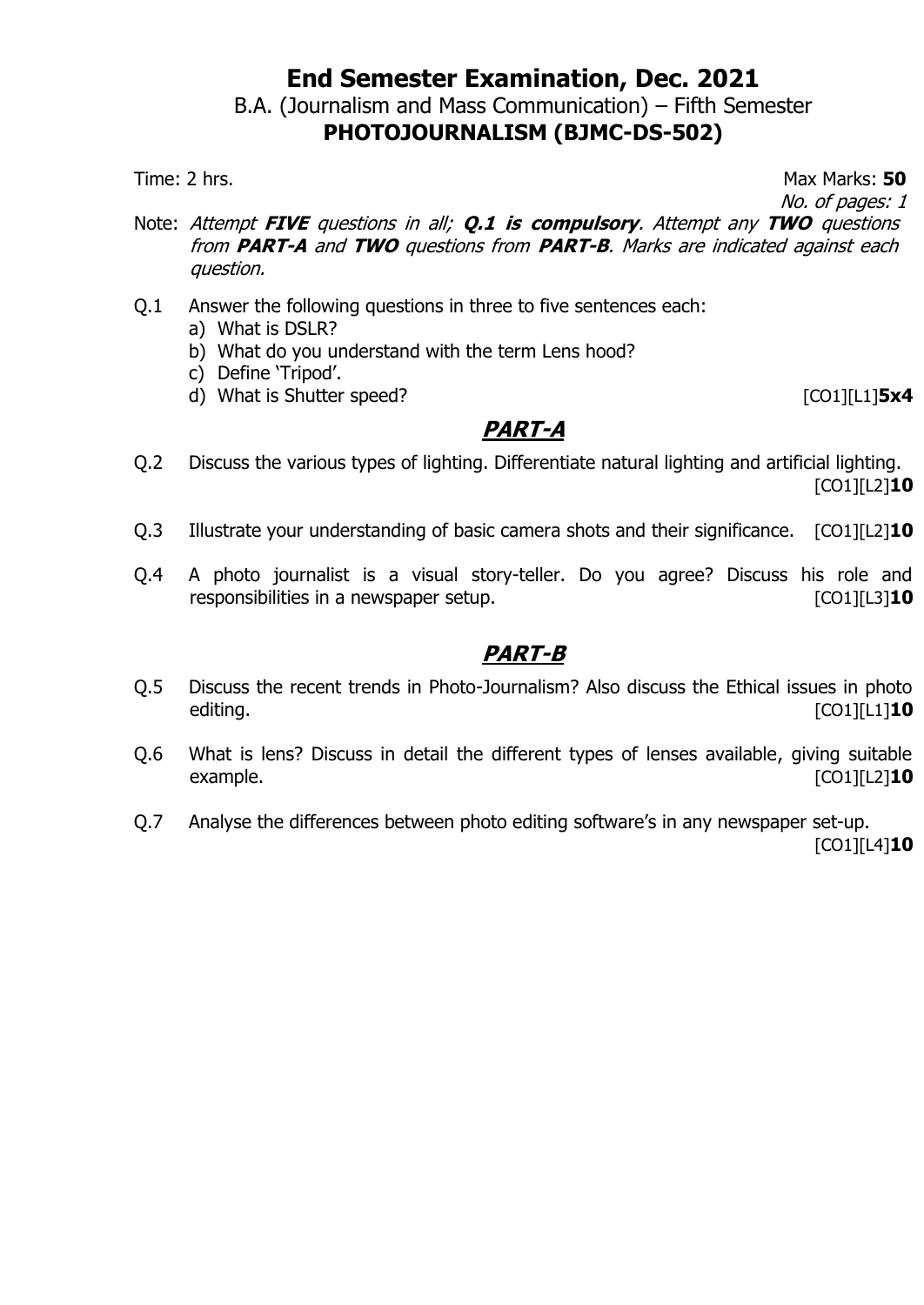# B.A. (Journalism and Mass Communication) – Fifth Semester

## **MEDIA MANAGEMENT (BJMC-DS-503)**

Time: 3 hrs. Max Marks: **100** No. of pages: 1

- Note: Attempt **FIVE** questions in all; **Q.1 is compulsory**. Attempt any **TWO** questions from **PART-A** and **TWO** questions from **PART-B**. Marks are indicated against each question.
- Q.1 a) What is chain ownership? Explain with examples.
	- b) Write briefly about Zee network.
	- c) What is the importance of documentation?
	- d) Give four examples of Management information system.
	- e) What is FDI?
	- f) What are the recent trends in broadcast media?
	- g) What are the legal issues related to media management?
	- h) Write down the role of media managers.
	- i) What are YouTube and Instagram?
	- j) Write the importance of Communication in management.

**2x10**

# **PART-A**

- Q.2 What are the fourteen principles of management? Discuss its importance in the media management now days. **Example 20** and the contract of the contract of the contract of the contract of the contract of the contract of the contract of the contract of the contract of the contract of the contract of the cont
- Q.3 What is management information system? How is it changing the scenario of overall Media management? **and CO2** [CO2][L-4] **20**
- Q.4 "Ownership patterns are impacting the objectivity of news" Elucidate this statement with some recent examples. **Examples** and the some state of  $[CO3][L-5]$ **20**

## **PART-B**

- Q.5 Write a brief note about two international news agencies. [CO1][L-1]<sup>20</sup>
- Q.6 How to start a newspaper in India? Discuss its organizational structure. [CO2][L-3]**20**
- Q.7 Comment on the following:
	- a) Budgeting
	-

b) Planning [CO1][L-1]**10x2**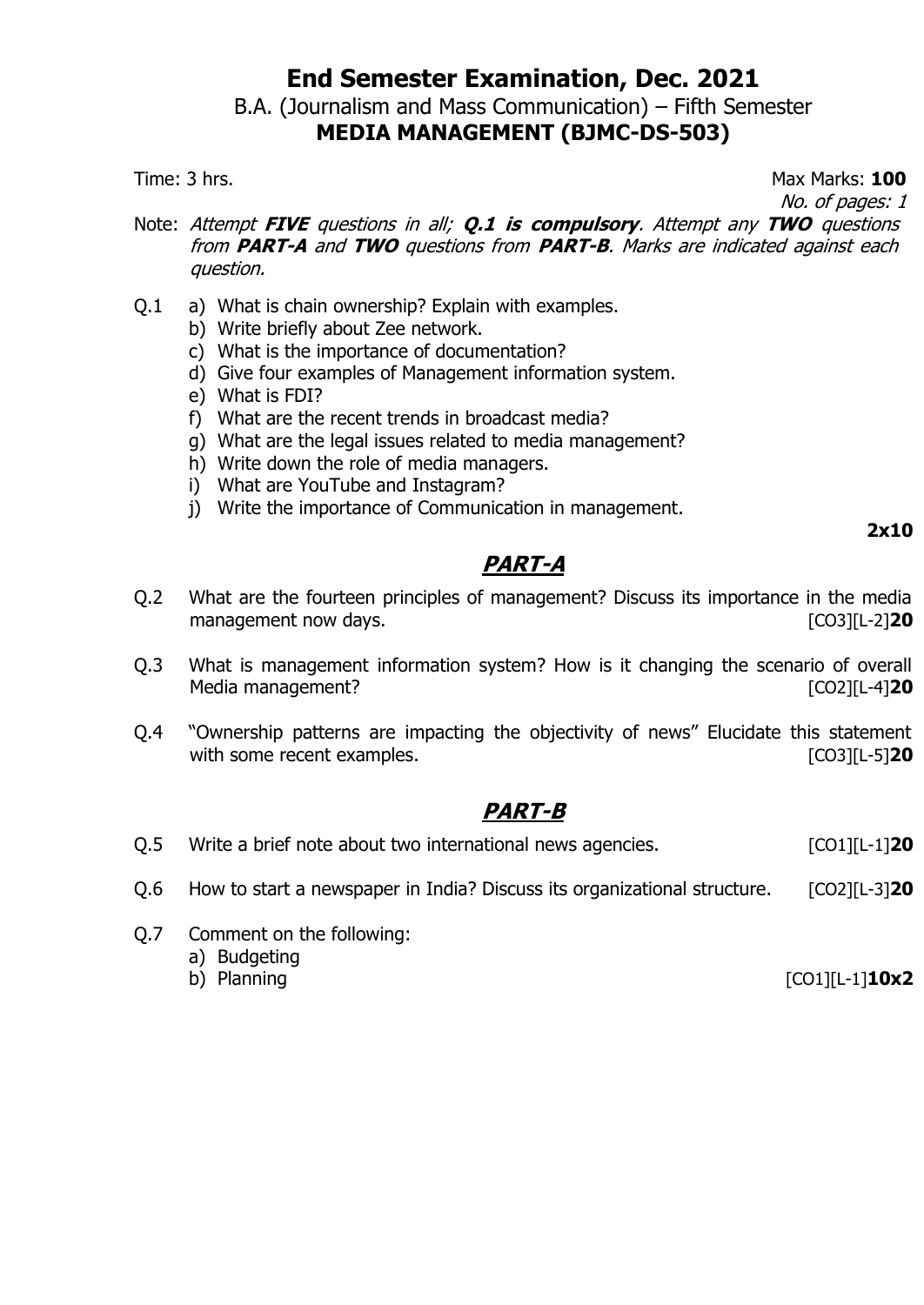#### B.A. (Journalism and Mass Communication) – Fifth Semester **TELEVISION PRODUCTION (BJMC-DS-504)**

Time: 2 hrs. Max Marks: **50** No. of pages: 1

- Note: Attempt **FIVE** questions in all; **Q.1 is compulsory**. Attempt any **TWO** questions from **Part A** and **TWO** questions from **Part B**. Marks are indicated against each question.
- Q.1 Answer the following questions in three to five sentences each.
	- a) What is SOT?
	- b) What do you understand with the term PTC?
	- c) Define 'NBA'.
	- d) What are the two major issues of ethics in TV journalism? **2½x4**

## **PART-A**

- Q.2 Draw up a plan for a two minute package on Aryan Khan Drug case and give detailed script. **10**
- Q.3 What is the difference between sound bite, tic-tac and walk through? Explain by citing relevant examples. **10**
- Q.4 Television can be used to supplement India's effort to become a developed country. Do you agree? **10**

- Q.5 Define writing for visuals and how is it different from Traditional Journalism. **10**
- Q.6 "TV Journalism has played an important role during the Covid 19". Elaborate. **10**
- Q.7 Analyse the differences between News Editor, Panel Producer, and the News Producer in any television set-up. **10**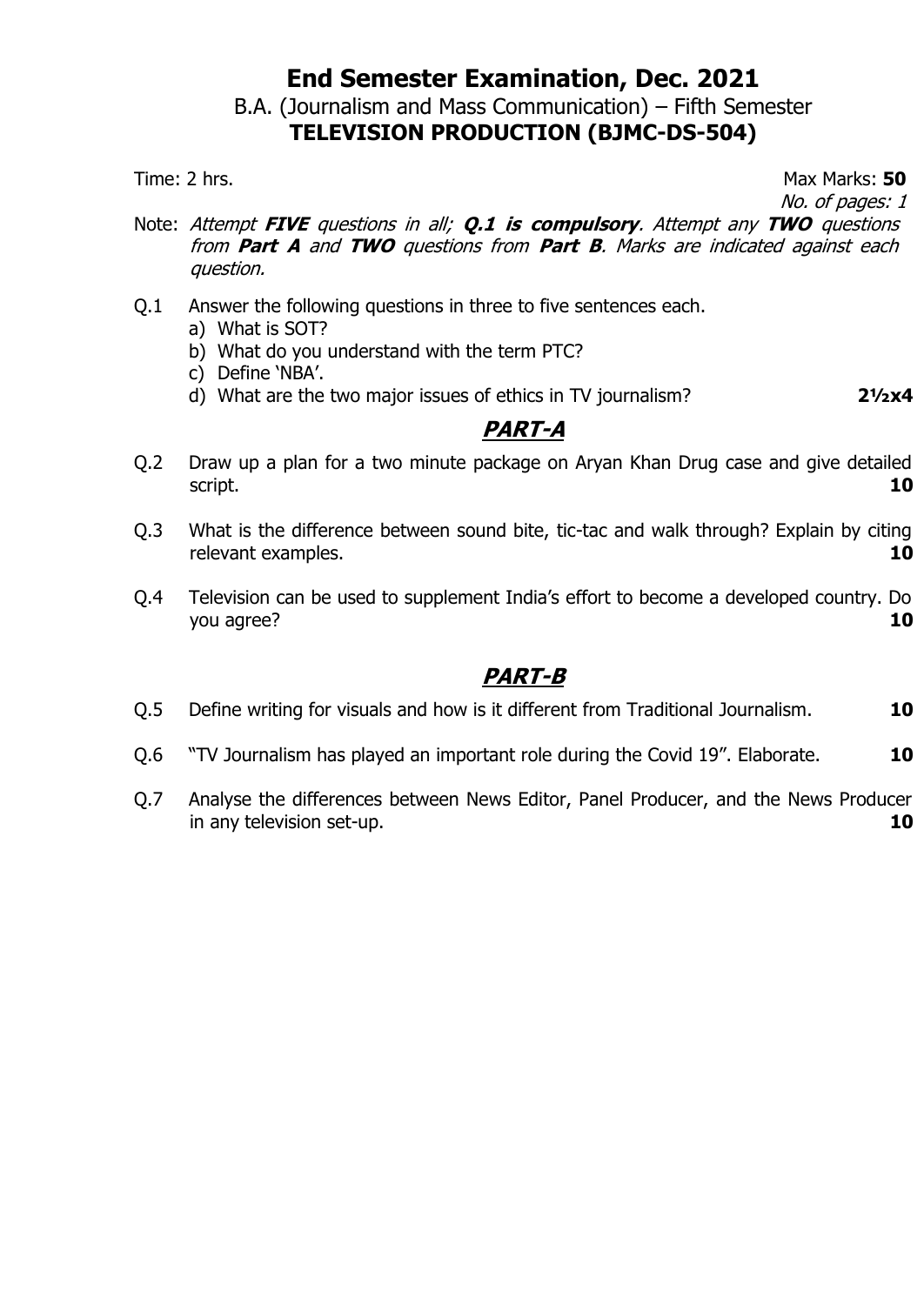B.A. (Journalism and Mass Communication) – Fifth Semester

## **INTEGRATED MARKETING COMMUNICATION (BJMC-DS-505)**

Time: 2 hrs. Max Marks: **50** 

- No. of pages: 1
- Note: Attempt **FIVE** questions in all; **Q.1 is compulsory**. Attempt any **TWO** questions from **PART-A** and **TWO** questions from **PART-B**. Marks are indicated against each question.
- Q.1 Answer **(any two)** of the following in 100 words:
	- a) Scheduling.
	- b) Advertising Reach.
	- c) Sales campaign.
	- d) 7 Ps of IMC.

#### **5x2**

## **PART-A**

- Q.2 Define Integrated Marketing Communication. Identify and explain the various steps of strategy development process in developing effective IMC. [CO2][L-2]<sup>10</sup>
- Q.3 Analyze the recent trends in online marketing with examples. [CO2][L-4]**10**
- Q.4 What do you mean by sales promotion? Discuss in detail the merits and demerits of sales promotion in IMC.

- Q.5 What do you mean by ethics? Critically examine the ethical issues involved in integrated marketing communication. The communication of the contraction of the contraction of the contraction of the contraction of the contraction of the contraction of the contraction of the contraction of the contraction of the c
- Q.6 "Integrated marketing communication is a multi-disciplinary field that combines traditional and new media practices." Justify the given statement with relevant examples. [CO1][L-5]**10**
- Q.7 What are the emerging media trends with reference to online magazine boom and media marketing? Discuss with examples. The state of the state of the state of the state of the state of the state of the state of the state of the state of the state of the state of the state of the state of the state of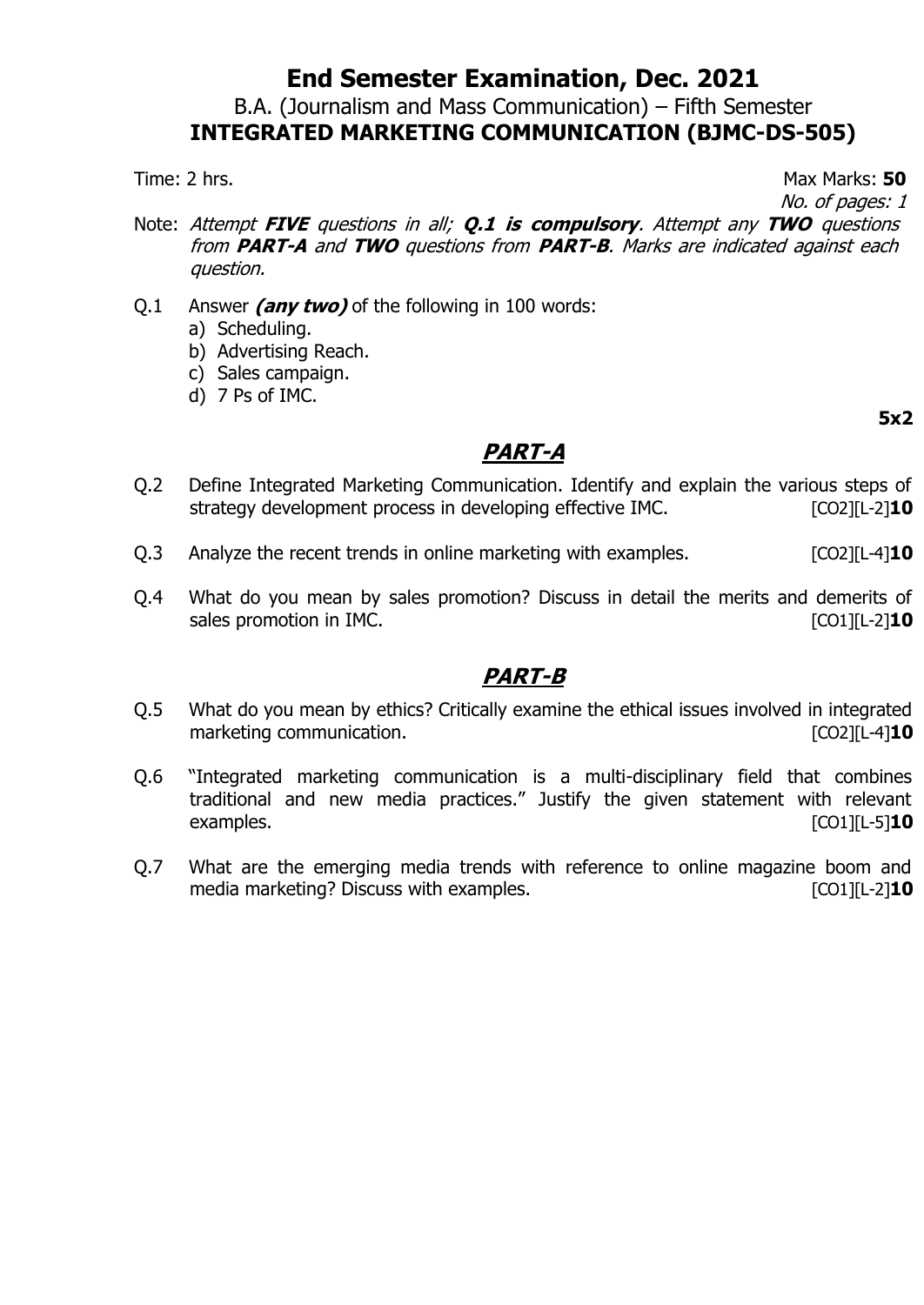## **End Semester Examination, Dec. 2021** OPEN ELECTIVE – COMMON FOR ALL BRANCHES **ENTERTAINMENT AND SPORTS REPORTING (JMC-OE-001)**

Time: 2 hrs. Max Marks: **50** No. of pages: 1

- Note: Attempt **FIVE** questions in all; **Q.1 is compulsory**. Attempt any **TWO** questions from **PART-A** and **TWO** questions from **PART-B.** Marks are indicated against each question.
- Q.1 Answer the following:
	- a) Define Byline.
	- b) Lead of a news story refers to \_\_\_\_\_\_\_\_\_\_.
	- c) What do you mean 'Paparazzi'?
	- d) Write down the full forms of: BCCI \_\_\_\_\_\_\_\_\_\_\_\_\_\_\_\_\_\_\_\_\_\_\_\_\_\_\_\_\_\_\_.
	- e) 5 W's and 1 H refers to \_\_\_\_\_\_\_\_\_\_. [CO1] [L1] **2×5**

## **PART-A**

- Q.2 "A good interview is a conversation which involves a natural exchange of ideas, views and facts." Do you agree? Discuss the various techniques of conducting an interview. [CO1] [L1] **10**
- Q.3 What are the elements that make a great film? Write a review of a film that you have seen recently based on the analysis of these elements. **[CO2]** [L4, 6] **10**
- Q.4 Write a special report covering IPL 2021. (350-400 words) [CO3] [L6] **10**

- Q.5 Identify the important sources for entertainment and sports news. Discuss how a journalist should develop and maintain his/her news sources? [CO1] [L2] **10**
- Q.6 "While writing about famous sports personalities, one must select the words very carefully. Before writing about their "off the field" activities, whether good or bad, one should meticulously go through evidence and ascertain their veracity." With reference to the given statement, write a feature on your favourite sports personality. **[CO2]** [L6] **10**
- Q.7 Discuss the characteristics of good news writing with relevant examples. [CO1] [L2] **10**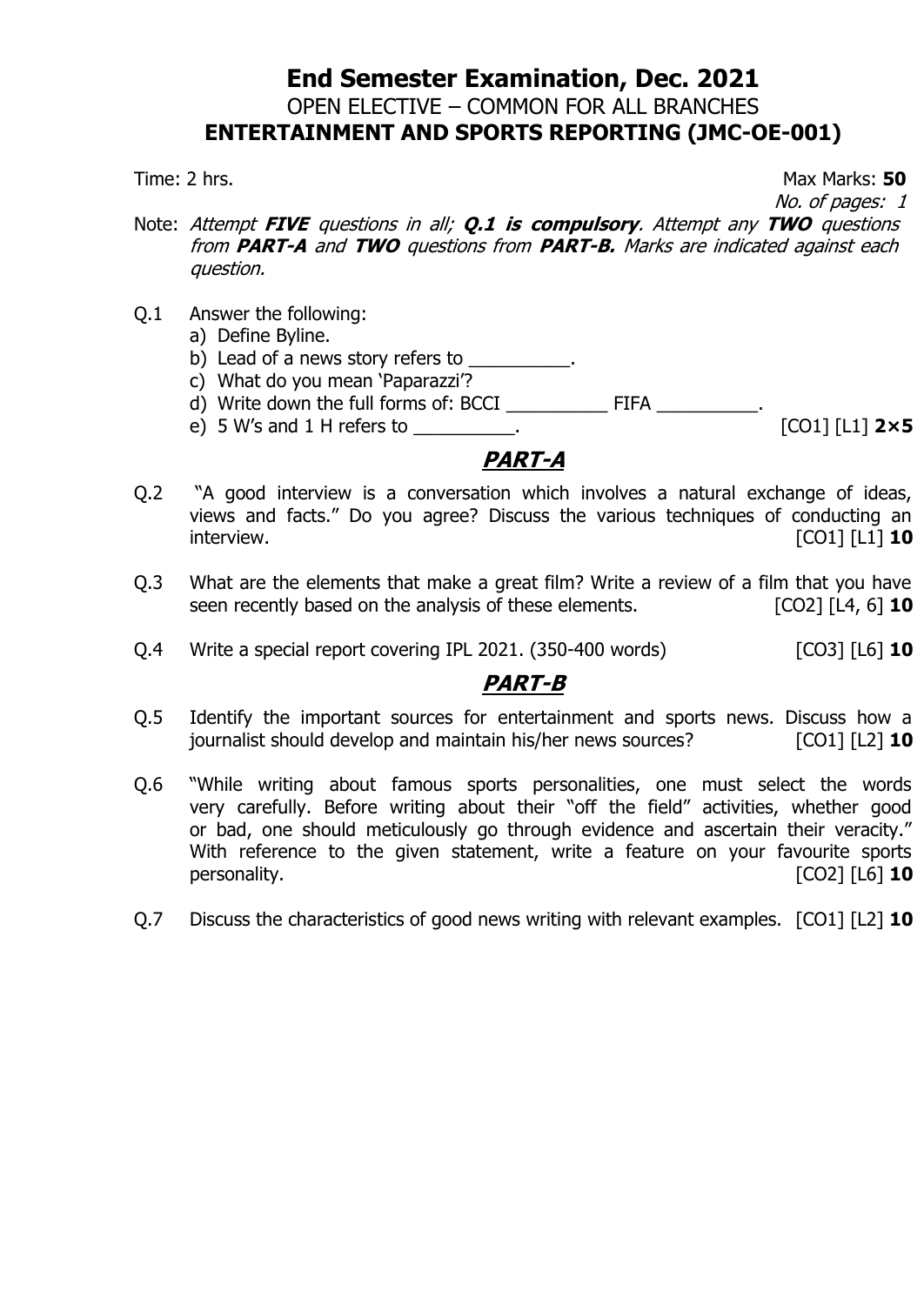## **End Semester Examination, Dec. 2021** OPEN ELECTIVE - COMMON FOR ALL BRANCHES **FASHION COMMUNICATION (JMC-OE-002)**

Time: 2 hrs. Max Marks: **50** No. of pages: 1

- Note: Attempt **FIVE** questions in all; **Q.1 is compulsory**. Attempt any **TWO** questions from **PART-A** and **TWO** questions from **PART-B**. Marks are indicated against question:
- Q.1 Answer the following questions in three to five sentences each:
	- a) Define 'branding'.
	- b) What is fashion journalism?
	- c) What do you understand with the term ATL?
	- d) What are the five qualities of fashion journalist? [CO-1] [L-1] **2½x4**

#### **PART-A**

- Q.2 'Fashion communication is being affected by a revolution related to sustainability and ethical issues'. Discuss. [CO-1] [L-01] **10**
- Q.3 How does social media plays an important role in Fashion communication.

[CO-2] [L-03] **10**

Q.4 Critically evaluate the role of fashion communication in modern times particularly in the times of crisis like COVID-19.

#### **PART-B**

- Q.5 How advertising in adds a dimension in fashion communication. Explain in details. [CO-1] [L-03] **10**
- Q.6 With boom in the use of social media, various fashion brands have the chance to actually understand what their consumers want, without deducing or listening to intermediaries. But the first thing they need to do in order for that information to be available is to listen. Comment on this, using Indian brands as examples.

[CO-2] [L-02] **10**

Q.7 Discuss at least five career opportunities for fashion communication students.

[CO-2] [L-02] **10**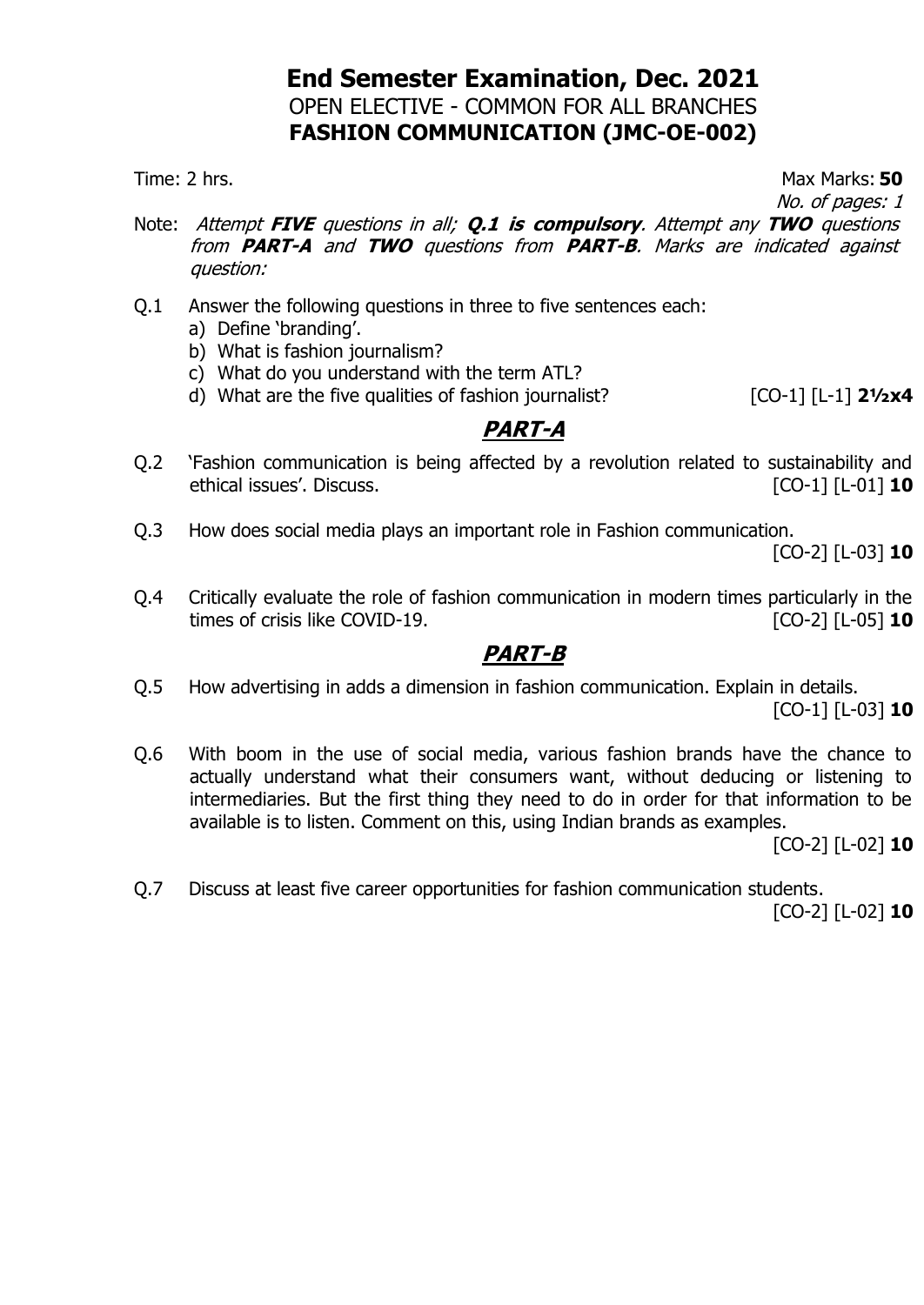## **End Semester Examination, Dec. 2021** OPEN ELECTIVE – COMMON FOR ALL BRANCHES **DIGITAL MARKETING (JMC-OE-003)**

Time: 2 hrs. **50** 

- No. of pages: 1
- Note: Attempt **FIVE** questions in all; **Q.1 is compulsory**. Attempt any **TWO** questions from **PART-A** and **TWO** questions from **PART-B.** Marks are indicated against each question.
- Q.1 Answer the following questions in three to five sentences each:
	- a) Define 'on-page'.
	- b) What is Mobile Marketing?
	- c) What do you understand with the term ROI?
	- d) What are the two major categories of digital media? [CO1] [L1] **2½×5**

#### **PART-A**

- Q.2 Explain with suitable example the progression of digital marketing from traditional marketing. [CO1] [L1] **10**
- Q.3 Is online reputation management important in today's scenario? Suggest a suitable online reputation strategy for a new retail setup. [CO2] [L3] **10**
- Q.4 Critically evaluate the role of digital marketing in modern times particularly in the times of crisis like COVID-19. [CO2] [L5] **10**

- Q.5 How one can use SEM in adding a dimension in digital marketing? Explain in details. **Explain** in details. **Explain** in details.
- Q.6 With Facebook, brands have been offered the chance to actually understand what their consumers want, without deducing or listening to intermediaries. But the first thing they need to do in order for that information to be available is to listen. Comment on this, using Indian brands as examples. [CO2] [L2] **10**
- Q.7 Discuss one method by which consumers are segmented and targeted in the virtual world. [CO2] [L2] **10**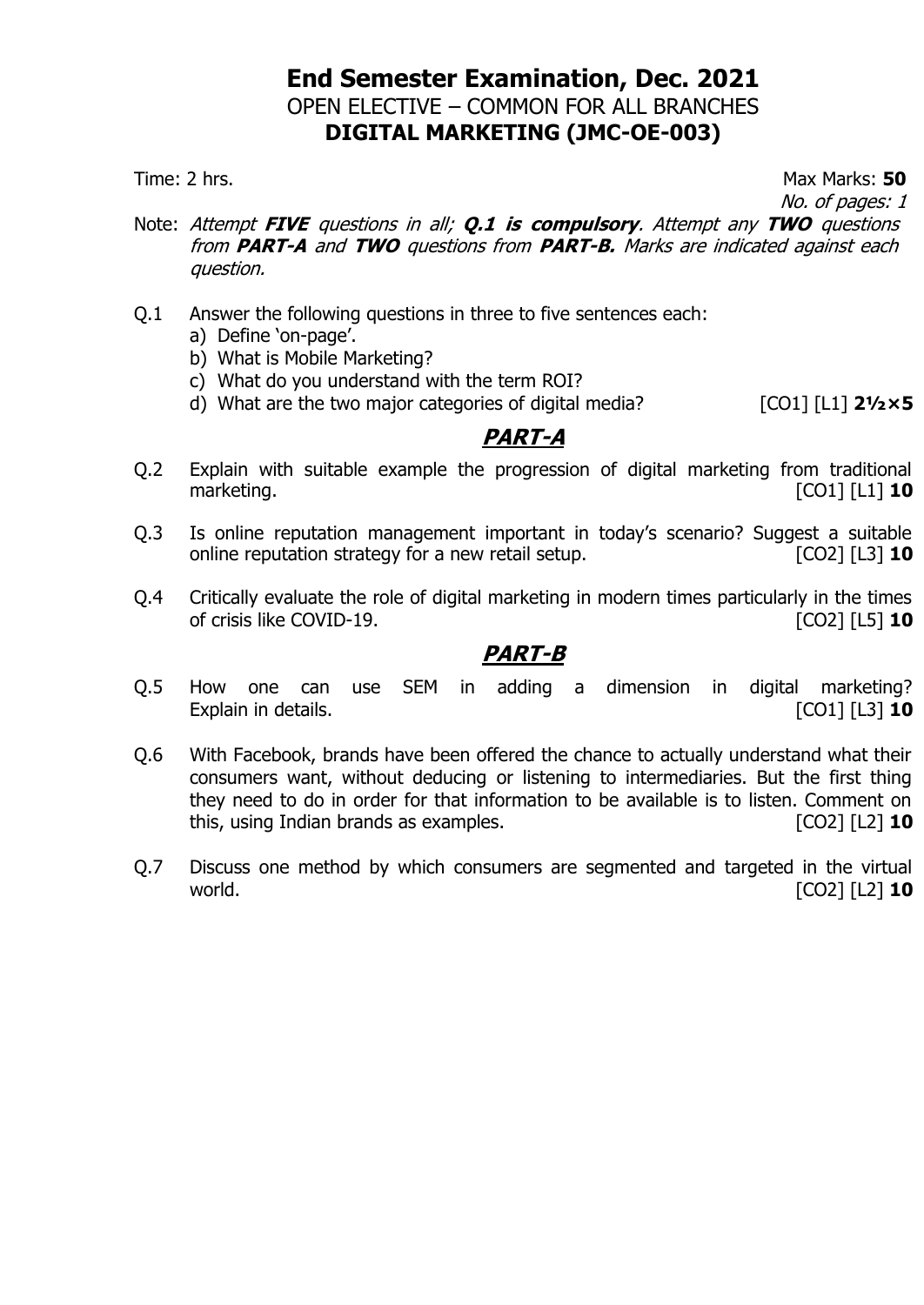## **End Semester Examination, Dec. 2021** M.A. (ENGLISH) – Third Semester **MODERN CRITICAL THEORY (MENG-DS-304)**

Time: 3 hrs. **100** 

- No. of pages: 1
- Note: Attempt **FIVE** questions in all; **Q.1 is compulsory**. Attempt any **TWO** questions from **PART-A** and **TWO** questions from **PART-B**. Marks are indicated against question.
- Q.1 Answer **(any four)** of the following:
	- a) What is historical sense? How is it important according to Eliot?
	- b) What is contrapuntal reading according to Edward Said? Explain with examples.
	- c) Define imperialism and colonialism, as interpreted by Edward Said.
	- d) Discuss Raymond Williams as a Marxist Literary Theorist.
	- e) What are the functions of an author according to Michael Foucault?
	- f) Define 'paradox'. Discuss the use of paradox in a poem that you have read. **5x4**

## **PART-A**

- Q.2 Critically analyze "Tradition and Individual Talent" by T.S. Eliot [CO-1] [L-1] 20
- Q.3 What is the function of Criticism according to T. S. Eliot? Analytically discuss his view as expressed in the essay "Function of Criticism". [CO2-] [L- 2] **20**
- Q.4 What according to Michael Foucault is the "author function"? Critically analyze his overall views expressed in the essay "What is an Author". [CO-3] [L- 3] **20**

- Q.5 Critically analyze Roland Barthes essay "Death of the Author". [CO-4] [L-4] **20**
- Q.6 Analyze Edward Said's views as expressed in his essay 'Narrative and Social Spaces'. [CO-5] [L-5] **20**
- Q.7 Why is the "language of paradox, the real language of poetry?" Analyze the views expressed by Cleanth Brookes. [CO-6] [L-6] **20**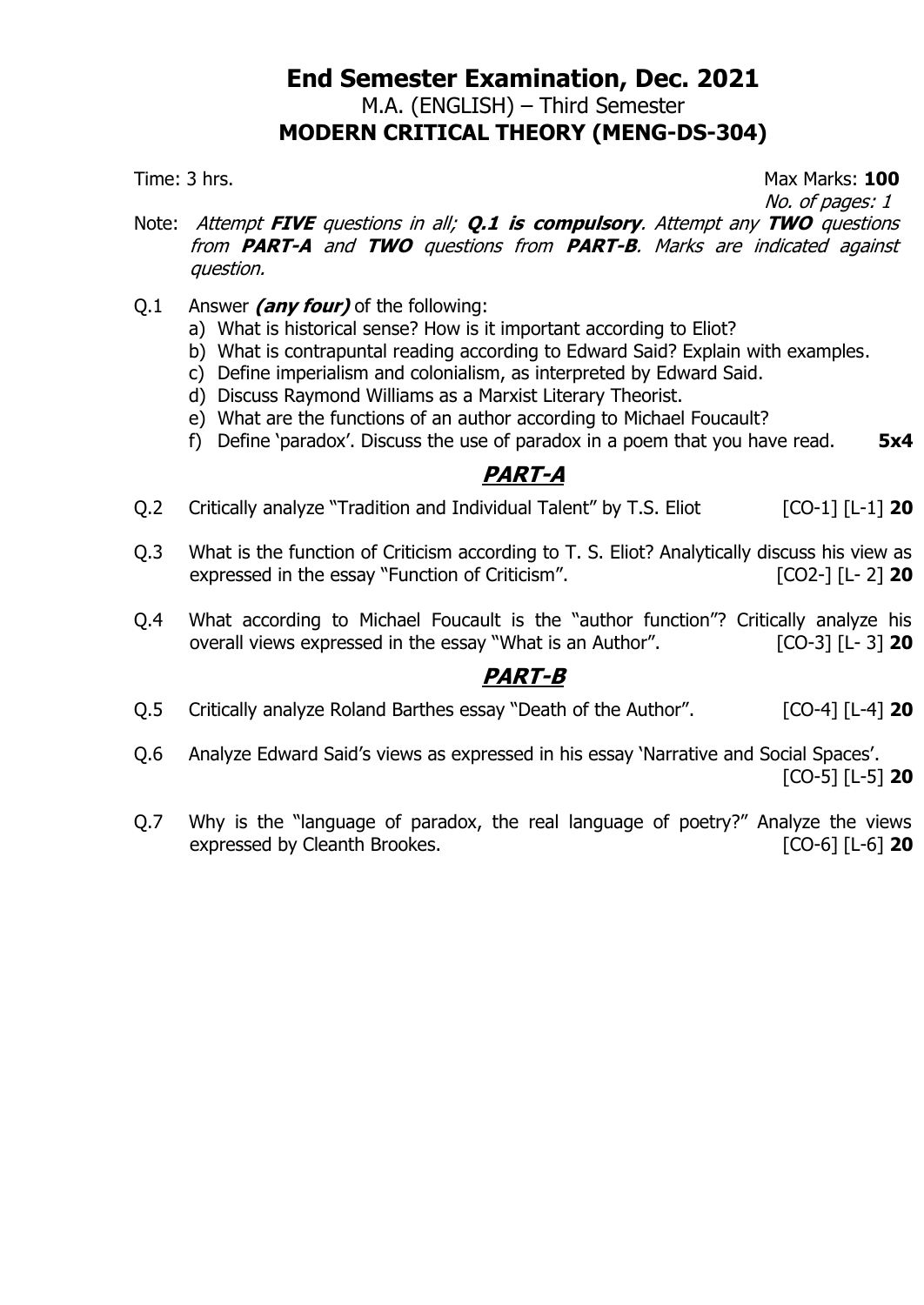#### M.A. (Journalism and Mass Communication) – Third Semester **DEVELOPMENT COMMUNICATION (MJMC-DS-302)**

Time: 2 hrs. **50** 

No. of pages: 1

- Note: Attempt **FIVE** questions in all; **Q.1 is compulsory**. Attempt any **TWO** questions from **Part A** and **TWO** questions from **Part B**. Marks are indicated against each question.
- Q.1 Define **any five** of the following questions in two or three sentences:
	- a) Basic minimum needs
	- b) Per capita Income
	- c) Literacy in India
	- d) Immunization
	- e) Global warming
	- f) Infant Mortality Rate

[CO1][L2]**2x5**

## **PART-A**

- Q.2 Draw a contrast between the Authoritarian and Libertarian theories. Discuss, giving examples. **Examples Examples Examples EXAMPLES EXAMPLES EXAMPLES EXAMPLES EXAMPLES EXAMPLES EXAMPLES**
- Q.3 What is Gender equality? Justify why there should be gender equality in the society, giving examples of discrimination on grounds of gender across the country.[CO1][L5]**10**
- Q.4 Analyse the structure of the Panchayati Raj institutions in India, and their role in meeting development goals.

- Q.5 What do you understand by development support communication? Discuss a communication plan, for a social issue that most affects your area. [CO2][L6]**10**
- Q.6 What is the importance of traditional media? Draw out a campaign plan for immunization, using traditional media. [CO2][L6]**10**
- Q.7 Write an analytical article on **any one** of the following:
	- a) Kheda experiment
	- b) Cyber media and development
	- c) Globalization and Media [CO2][L4]**5x2**